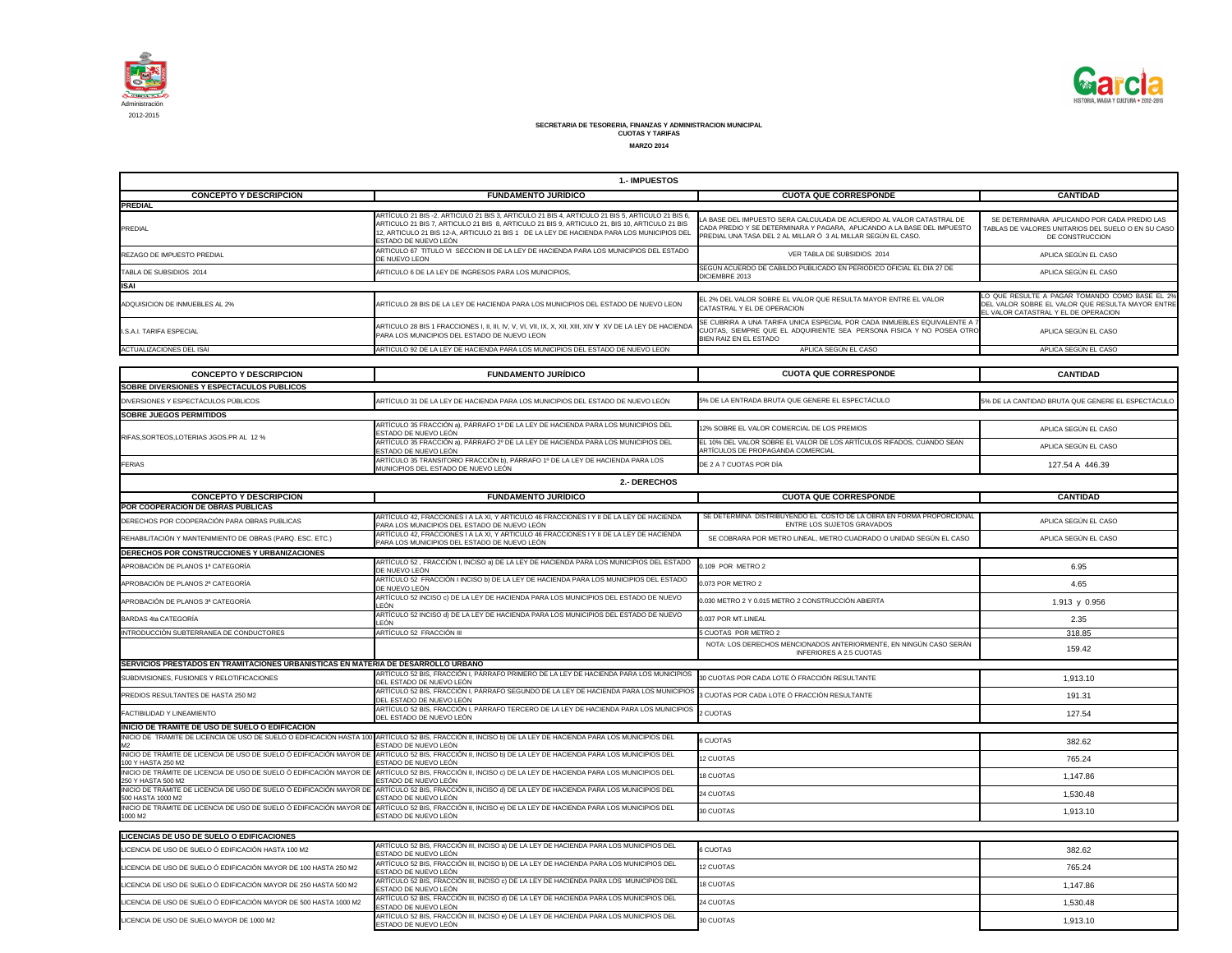| <b>ADICIONALES</b>                                                                               |                                                                                                                                                                                  |                                                                                                                                                                                                                                                                                                                                                                                                                                                                                                                               |                                                                                                                                                                               |
|--------------------------------------------------------------------------------------------------|----------------------------------------------------------------------------------------------------------------------------------------------------------------------------------|-------------------------------------------------------------------------------------------------------------------------------------------------------------------------------------------------------------------------------------------------------------------------------------------------------------------------------------------------------------------------------------------------------------------------------------------------------------------------------------------------------------------------------|-------------------------------------------------------------------------------------------------------------------------------------------------------------------------------|
| ADICIONALES LICENCIA DE USO DE DUELO Ó EDIFICACIÓN HASTA 100M2                                   | ARTÍCULO 52 BIS, FRACCIÓN III, PÁRRAFO SEGUNDO, INCISO a) DE LA LEY DE HACIENDA PARA LOS<br>MUNICIPIOS DEL ESTADO DE NUEVO LEÓN                                                  | 0.08 CUOT. POR MT2                                                                                                                                                                                                                                                                                                                                                                                                                                                                                                            | 5.10                                                                                                                                                                          |
| ADICIONALES LICENCIA DE USO DE SUELO Ó EDIFICACIÓN MAYOR DE 100<br><b>HASTA 250 M2</b>           | ARTÍCULO 52 BIS, FRACCIÓN III, PÁRRAFO SEGUNDO, INCISO b) DE LA LEY DE HACIENDA PARA LOS<br>MUNICIPIOS EL ESTADO DE NUEVO LEÓN                                                   | 0.16 CUOT., POR MT2                                                                                                                                                                                                                                                                                                                                                                                                                                                                                                           | 10.20                                                                                                                                                                         |
| ADICIONALES LICENCIA DE USO DE SUELO Ó EDIFICACIÓN MAYOR DE 250<br><b>HASTA 500 M2</b>           | ARTÍCULO 52 BIS, FRACCIÓN III, PÁRRAFO SEGUNDO, INCISO c) DE LA LEY DE HACIENDA PARA LOS<br>MUNICIPIOS DEL ESTADO DE NUEVO LEÓN                                                  | 0.24 CUOT. POR MT2                                                                                                                                                                                                                                                                                                                                                                                                                                                                                                            | 15.30                                                                                                                                                                         |
| ADICIONALES LICENCIA DE USO DE SUELO Ó EDIFICACIÓN MAYOR DE 500<br><b>HASTA 1000 M2</b>          | ARTÍCULO 52 BIS, FRACCIÓN III, PÁRRAFO SEGUNDO, INCISO d) DE LA LEY DE HACIENDA DE LOS<br>MUNICIPIOS DEL ESTADO DE NUEVO LEÓN                                                    | 0.31 CUOT. POR MT2                                                                                                                                                                                                                                                                                                                                                                                                                                                                                                            | 19.76                                                                                                                                                                         |
| ADICIONALES LICENCIA DE USO DE SUELO Ó EDIFICACIÓN MAYOR DE 1000 M2                              | ARTÍCULO 52 BIS, FRACCIÓN III, PÁRRAFO SEGUNDO, INCISO e) DE LA LEY DE HACIENDA PARA LOS<br>MUNICIPIOS DELESTADO DE NUEVO LEÓN                                                   | 0.38 CUOTAS POR MT2                                                                                                                                                                                                                                                                                                                                                                                                                                                                                                           | 24.23                                                                                                                                                                         |
|                                                                                                  |                                                                                                                                                                                  | NOTA: LA CUOTA PREVISTA NO EXCEDERÁ DE \$8.00 POR METRO CUADRADO PARA<br>EDIFICACIONES HABITACIONALES MULTIFAMILIARES. LAS CASAS-HABITACION<br>ESTARAN EXENTAS DEL PAGO DE ESTE DERECHO.                                                                                                                                                                                                                                                                                                                                      |                                                                                                                                                                               |
| <b>FACTIBILIDAD Y AUTORIZACION DE REGIMEN DE CONDOMINIO</b>                                      |                                                                                                                                                                                  |                                                                                                                                                                                                                                                                                                                                                                                                                                                                                                                               |                                                                                                                                                                               |
| FACTIBILIDAD Y AUTORIZACIÓN DE RÉGIMENES EN CONDOMINIO VERTICAL                                  | ARTÍCULO 52 BIS, FRACCIÓN IV, INCISO a) DE LA LEY DE HACIENDA PARA LOS MUNICIPIOS DEL<br>ESTADO DE NUEVO LEÓN                                                                    | 0.12 CUOTAS POR MT.2                                                                                                                                                                                                                                                                                                                                                                                                                                                                                                          | 7.65                                                                                                                                                                          |
| FACTIBILIDAD Y AUTORIZACIÓN DE RÉGIMENES EN CONDOMINIO HORIZONTAL                                | ARTÍCULO 52 BIS, FRACCIÓN IV, INCISO b) Y FRACCION V INCISO a) DE LA LEY DE HACIENDA DE LOS POR FACTIBILIDAD Y LINEAMIENTOS: 117.5 CUOTAS<br>MUNICIPIOS DEL ESTADO DE NUEVO LEÓN |                                                                                                                                                                                                                                                                                                                                                                                                                                                                                                                               | 7,492.97                                                                                                                                                                      |
|                                                                                                  | MONDON DE ENTERNACIÓN IV, INCISO b) Y FRACCION V INCISO b) DE LA LEY DE HACIENDA DE LOS POR PROYECTO URBANISTICO: 117.5 CUOTAS<br>MUNICIPIOS DEL ESTADO DE NUEVO LEÓN            |                                                                                                                                                                                                                                                                                                                                                                                                                                                                                                                               | 7,492.97                                                                                                                                                                      |
|                                                                                                  |                                                                                                                                                                                  | LOTES HABITACIONALES O INDUSTRIALES DE HASTA 150 M2: 0.107 CUOTAS                                                                                                                                                                                                                                                                                                                                                                                                                                                             | 6.82                                                                                                                                                                          |
| FACTIBILIDAD Y AUTORIZACIÓN DE RÉGIMENES EN CONDOMINIO MIXTO                                     | ARTÍCULO 52 BIS, FRACCIÓN IV, INCISO c) Y FRACCION V INCISO c) NUMERO 1 DE LA LEY DE<br>HACIENDA DE LOS MUNICIPIOS DEL ESTADO DE NUEVO LEÓN                                      | LOTES HABITACIONALES O INDUSTRIALES DE MAS DE 150 M2 HASTA 300 M2: 0.143<br><b>CUOTAS</b>                                                                                                                                                                                                                                                                                                                                                                                                                                     | 9.11                                                                                                                                                                          |
|                                                                                                  |                                                                                                                                                                                  | LOTES HABITACIONALES O INDUSTRIALES DE MAS DE 300 M2: 0.172 CUOTAS                                                                                                                                                                                                                                                                                                                                                                                                                                                            | 10.96                                                                                                                                                                         |
|                                                                                                  | ARTÍCULO 52 BIS, FRACCIÓN IV, INCISO b) Y FRACCION V INCISO b) NUMERO 3 DE LA LEY DE<br>HACIENDA DE LOS MUNICIPIOS DEL ESTADO DE NUEVO LEÓN                                      | LOTES CAMPESTRES: 0.107 CUOTAS                                                                                                                                                                                                                                                                                                                                                                                                                                                                                                | 6.82                                                                                                                                                                          |
| <b>AUTORIZACION DE FRACCIONAMIENTOS</b>                                                          |                                                                                                                                                                                  |                                                                                                                                                                                                                                                                                                                                                                                                                                                                                                                               |                                                                                                                                                                               |
| <b>FACTIBILIDAD Y LINEAMIENTOS</b>                                                               | ARTÍCULO 52 BIS, FRACCIÓN V, INCISO a) DE LA LEY DE HACIENDA DE LOS MUNICIPIOS DEL ESTADO<br>DE NUEVO LEÓN                                                                       | 117.5 CUOTAS                                                                                                                                                                                                                                                                                                                                                                                                                                                                                                                  | 7,492.97                                                                                                                                                                      |
| <b>PROYECTO URBANÍSTICO</b>                                                                      | ARTÍCULO 52 BIS, FRACCIÓN V, INCISO b) DE LA LEY DE HACIENDA PARA LOS MUNICIPIOS DEL<br>ESTADO DE NUEVO LEÓN                                                                     | 117.5 CUOTAS                                                                                                                                                                                                                                                                                                                                                                                                                                                                                                                  | 7,492.97                                                                                                                                                                      |
| PROYECTO EJECUTIVO                                                                               | ARTÍCULO 52 BIS, FRACCIÓN V, INCISO c) NUMERALES 1, 2, 3, 4, 5, 6.                                                                                                               | SE COBRARA POR M2 DE ÁREA VENDIBLE DEPENDIENDO SI EL ÁREA ES<br>HABITACIONAL, INDUSTRIAL, CAMPESTRE U OTROS A-LOTES CON SUPERFICIE<br>HASTA 150 M2, 0.107 CUOTAS, B-LOTES CON SUPERFICIE DE MÁS DE 150 M2<br>HASTA 300 M2, 0.143 CUOTAS, LOTES CON SUPERFICIE MAYOR A 300 M2 0.1<br><b>CUOTAS</b>                                                                                                                                                                                                                             | A-LOTES CON SUPERFICIE HASTA 150 M2, 6.823 MT.2, B-<br>LOTES CON SUPERFICIE DE MÁS DE 150 M2 Y HASTA 300 M2,<br>9.119 MT.2, LOTES CON SUPERFICIE MAYOR A 300 M2<br>10.968 MT2 |
| <b>HABITACIONALES O INDUSTRIALES</b>                                                             | ARTÍCULO 52 BIS, FRACCIÓN c), NUMERAL 1, LETRAS A, B Y C.                                                                                                                        | HABITACIONALES E INDUSTRIALES, EXCEPTUANDO LOS PREDIOS RESERVADOS PARA<br>EQUIPAMIENTOS COMERCIALES Y DE SERVICIOS:SE COBRARA POR M2 DE ÁREA A-LOTES CON SUPERFICIE HASTA 150 M2, 6.823 MT.2, B-<br>VENDIBLE DEPENDIENDO SI EL ÁREA ES HABITACIONAL, INDUSTRIAL, CAMPESTRE U LOTES CON SUPERFICIE DE MÁS DE 150 M2 Y HASTA 300 M2,<br>OTROS A-LOTES CON SUPERFICIE HASTA 150 M2, 0.107 CUOTAS,<br>SUPERFICIE DE MÁS DE 150 M2 Y HASTA 300 M2, 0.143 CUOTAS,<br>LOTES CON 10.968 MT2<br>SUPERFICIE MAYOR A 300 M2 0.172 CUOTAS | B-LOTES CON 9.119 MT.2, LOTES CON SUPERFICIE MAYOR A 300 M2                                                                                                                   |
| LOTES CON SUPERFICIE HASTA 150 M2                                                                | ARTÍCULO 52 BIS, FRACCIÓN V. INCISO c), NÚMERO 1, APARTADO A. DE LA LEY DE HACIENDA PARA<br>LOS MUNICIPIOS DEL ESTADO DE NUEVO LEÓN                                              | 0.107 CUOTAS                                                                                                                                                                                                                                                                                                                                                                                                                                                                                                                  | 6.82                                                                                                                                                                          |
| LOTES CON SUPERFICIE DE MAS DE 150 HASTA 300 M2                                                  | ARTÍCULO 52 BIS, FRACCIÓN V. INCISO c), NÚMERO 1, APARTADO B. DE LA LEY DE HACIENDA PARA<br>LOS MUNICIPIOS DEL ESTADO DE NUEVO LEÓN                                              | 0.143 CUOTAS                                                                                                                                                                                                                                                                                                                                                                                                                                                                                                                  | 9.11                                                                                                                                                                          |
| LOTES CON SUPERFICIE MAYOR DE 300 M2                                                             | ARTÍCULO 52 BIS, FRACCIÓN V. INCISO c), NÚMERO 1, APARTADO C. DE LA LEY DE HACIENDA PARA<br>LOS MUNICIPIOS DEL ESTADO DE NUEVO LEÓN                                              | 0.172 CUOTAS                                                                                                                                                                                                                                                                                                                                                                                                                                                                                                                  | 10.96                                                                                                                                                                         |
| INDUSTRIALES UBICADOS EN EL MUNICIPIO                                                            | ARTÍCULO 52 BIS, FRACCIÓN V. INCISO c), NÚMERO 2 DE LA LEY DE HACIENDA PARA LOS<br>MUNICIPIOS DEL ESTADO DE NUEVO LEÓN                                                           | 0.107 CUOTAS                                                                                                                                                                                                                                                                                                                                                                                                                                                                                                                  | 6.82                                                                                                                                                                          |
| OTROS UBICADOS EN EL MUNICIPIO                                                                   | ARTÍCULO 52 BIS, FRACCIÓN V. INCISO c), NÚMERO 5 DE LA LEY DE HACIENDA PARA LOS<br>MUNICIPIOS DEL ESTADO DE NUEVO LEÓN                                                           | 0.107 CUOTAS                                                                                                                                                                                                                                                                                                                                                                                                                                                                                                                  | 6.82                                                                                                                                                                          |
| CERTIFIFICACIÓN DEL CUMPLIMIENTO DE REQUSITOS PARA VENTA.                                        | ARTÍCULO 52 BIS, FRACCIÓN V. INCISO c), NÚMERO 6, INCISO d) DE LA LEY DE HACIENDA PARA LOS<br>MUNICIPIOS EL ESTADO DE NUEVO LEÓN                                                 | 117.5 CUOTAS                                                                                                                                                                                                                                                                                                                                                                                                                                                                                                                  | 7,492.97                                                                                                                                                                      |
| <b>PRORROGA</b>                                                                                  | ARTÍCULO 52 BIS, FRACCIÓN V. INCISO c), NÚMERO 6, INCISO e) DE LA LEY DE HACIENDA PARA LOS<br>MUNICIPIOS DEL ESTADO DE NUEVO LEÓN                                                | 58.5 CUOTAS                                                                                                                                                                                                                                                                                                                                                                                                                                                                                                                   | 3,730.54                                                                                                                                                                      |
| ACTUALIZACIÓN DE GARANTÍAS                                                                       | ARTÍCULO 52 BIS, FRACCIÓN V. INCISO c), NÚMERO 6, INCISO f) DE LA LEY DE HACIENDA PARA LOS<br>MUNICIPIOS DEL ESTADO DE NUEVO LEÓN                                                | 58.5 CUOTAS                                                                                                                                                                                                                                                                                                                                                                                                                                                                                                                   | 3,730.54                                                                                                                                                                      |
| <b>MODIFICACIONES</b>                                                                            | ARTÍCULO 52 BIS, FRACCIÓN V. INCISO c), NÚMERO 6, INCISO g) DE LA LEY DE HACIENDA PARA LOS<br>MUNICIPIOS DEL ESTADO DE NUEVO LEÓN                                                | 58.5 CUOTAS                                                                                                                                                                                                                                                                                                                                                                                                                                                                                                                   | 3,730.54                                                                                                                                                                      |
| RECEPCIÓN DE OBRA                                                                                | ARTÍCULO 52 BIS, FRACCIÓN V. INCISO c), NÚMERO 6, INCISO h) DE LA LEY DE HACIENDA PARA LOS<br>MUNICIPIOS DEL ESTADO DE NUEVO LEÓN                                                | 586.5 CUOTAS                                                                                                                                                                                                                                                                                                                                                                                                                                                                                                                  | 37,401.10                                                                                                                                                                     |
| REGULARIZACIÓN Y ORDENAMIENTO URBANO EN FRACCIONAMIENTOS Y EN<br>LICENCIAS DE USO DE SUELO (75%) | ARTÍCULO 52 BIS, FRACCIÓN VI DE LA LEY DE HACIENDA PARA LOS MUNICIPIOS DEL ESTADO DE<br>NUEVO LEÓN                                                                               | SE APLICARAN LAS CUOTAS PREVISTAS EN LAS FRACCIONES III Y IV DEL ARTÍCULO 52 BIS DE LA LEY DE HACIENDA PARA LOS MUNICIPIOS DEL<br>ESTADO DE NUEVO LEON, CON UN INCREMENTO DEL 75%                                                                                                                                                                                                                                                                                                                                             |                                                                                                                                                                               |
| EXPEDICIÓN DE COPIAS CERTIFICADAS DE PLANOS                                                      | ARTÍCULO 52 BIS, FRACCIÓN VII DE LA LEY DE HACIENDA PARA LOS MUNICIPIOS DEL ESTADO DE<br>NUEVO LEÓN                                                                              | 3.5 CUOTAS                                                                                                                                                                                                                                                                                                                                                                                                                                                                                                                    | 223.19                                                                                                                                                                        |
| EXPEDICIÓN DE CONSTANCIA Y CERTIFICACIONES                                                       | ARTÍCULO 52 BIS, FRACCIÓN VIII DE LA LEY DE HACIENDA PARA LOS MUNICIPIOS DEL ESTADO DE<br>NUEVO LEÓN                                                                             | 2.5 CUOTAS                                                                                                                                                                                                                                                                                                                                                                                                                                                                                                                    | 159.42                                                                                                                                                                        |
| INFORMACIÓN DE ALINEAMIENTO DE LA VIALIDAD                                                       | ARTÍCULO 52 BIS, FRACCIÓN IX DE LA LEY DE HACIENDA PARA LOS MUNICIPIOS DEL ESTADO DE<br>NUEVO LEÓN                                                                               | 1.5 CUOTAS                                                                                                                                                                                                                                                                                                                                                                                                                                                                                                                    | 95.65                                                                                                                                                                         |
| <b>INSCRIPCION DE NUEVOS FRACCIONAMIENTOS O AMPLIACION</b>                                       |                                                                                                                                                                                  |                                                                                                                                                                                                                                                                                                                                                                                                                                                                                                                               |                                                                                                                                                                               |
| FRACCIONAMIENTOS CUYOS LOTES TENGAN UNA SUPERFICIE PROMEDIO<br><b>MAYOR A 250 M2</b>             | ARTÍCULO 55 INCISO a) DE LA LEY DE HACIENDA PARA LOS MUNICIPIOS DEL ESTADO DE NUEVO<br>LEÓN                                                                                      | 0.023 CUOTAS POR MT2                                                                                                                                                                                                                                                                                                                                                                                                                                                                                                          | 1.46                                                                                                                                                                          |
| FRACCIONAMINTOS CUYOS LOTES TENGAN UNA SUPERFICIE PROMEDIO<br>ENTRE 150 Y 250 M2                 | ARTÍCULO 55 INCISO b) DE LA LEY DE HACIENDA PARA LOS MUNICIPIOS DEL ESTADO DE NUEVO<br>LEÓN                                                                                      | 0.012 CUOTAS POR MT2                                                                                                                                                                                                                                                                                                                                                                                                                                                                                                          | 0.765                                                                                                                                                                         |
| FRACCIONAMIENTOS CUYOS LOTES TENGAN UNA SUPERFICIE PROMEDIO<br><b>MENOR A 150 M2</b>             | ARTÍCULO 55 INCISO c) DE LA LEY DE HACIENDA PARA LOS MUNICIPIOS DEL ESTADO DE NUEVO<br>LEÓN                                                                                      | 0.009 CUOTAS POR MT2                                                                                                                                                                                                                                                                                                                                                                                                                                                                                                          | 0.573                                                                                                                                                                         |
| CEMENTERIOS UBICADOS EN LOS MUNICIPIOS                                                           | ARTÍCULO 55 INCISO d) DE LA LEY DE HACIENDA PARA LOS MUNICIPIOS DEL ESTADO DE NUEVO<br>LEÓN                                                                                      | 0.12 CUOTAS POR MT2                                                                                                                                                                                                                                                                                                                                                                                                                                                                                                           | 7.65                                                                                                                                                                          |
| ASIGNACIÓN DE NUMERO OFICIAL                                                                     | ARTÍCULO 55, PÁRRAFO TERCERO DE LA LEY DE HACIENDA PARA LOS MUNICIPIOS DEL ESTADO DE<br>NUEVO LEÓN                                                                               | 1.24 CUOTAS                                                                                                                                                                                                                                                                                                                                                                                                                                                                                                                   | 79.07                                                                                                                                                                         |
| POR CERTIFICACIONES, AUTORIZACIONES, CONSTANCIAS Y REGISTROS                                     |                                                                                                                                                                                  |                                                                                                                                                                                                                                                                                                                                                                                                                                                                                                                               |                                                                                                                                                                               |
|                                                                                                  | ARTÍCULO 57, FRACCIÓN I, INCISO a) DE LA LEY DE HACIENDA PARA LOS MUNICIPIOS DEL ESTADO                                                                                          | 0.012 CUOTAS EN HOJAS TAMAÑO CARTA                                                                                                                                                                                                                                                                                                                                                                                                                                                                                            | 0.765                                                                                                                                                                         |
| COPIA SIMPLE POR HOJA                                                                            | DE NUEVO LEÓN                                                                                                                                                                    | 0.017 CUOTAS EN HOJAS TAMAÑO OFICIO                                                                                                                                                                                                                                                                                                                                                                                                                                                                                           | 1.084                                                                                                                                                                         |
|                                                                                                  | ARTÍCULO 57, FRACCIÓN I, INCISO b) DE LA LEY DE HACIENDA PARA LOS MUNICIPIOS DE L ESTADO                                                                                         | 0.024 CUOTAS EN HOJAS TAMAÑO CARTA                                                                                                                                                                                                                                                                                                                                                                                                                                                                                            | 1.53                                                                                                                                                                          |
| COPIA A COLOR POR HOJA                                                                           | DE NUEVO LEÓN                                                                                                                                                                    | 0.034 CUOTAS EN HOJAS TAMAÑO OFICIO                                                                                                                                                                                                                                                                                                                                                                                                                                                                                           | 2.16                                                                                                                                                                          |

63.77

| <b>ICOPIA SIMPLE POR HOJA</b>         |                                                                                                          |                                      |
|---------------------------------------|----------------------------------------------------------------------------------------------------------|--------------------------------------|
|                                       | DE NUEVO LEÓN                                                                                            | 0.017 CUOTAS EN HOJAS T/             |
| COPIA A COLOR POR HOJA                | ARTÍCULO 57, FRACCIÓN I, INCISO b) DE LA LEY DE HACIENDA PARA LOS MUNICIPIOS DE L ESTADO                 | $\parallel$ 0.024 CUOTAS EN HOJAS T/ |
|                                       | DE NUEVO LEÓN                                                                                            | 0.034 CUOTAS EN HOJAS T/             |
| COPIA CERTIFICADAS POR CADA DOCUMENTO | ARTÍCULO 57, FRACCIÓN I, INCISO c) DE LA LEY DE HACIENDA PARA LOS MUNICIPIOS DEL ESTADO<br>DE NUEVO LEÓN | 1 CUOTA SALARIO MINIMO               |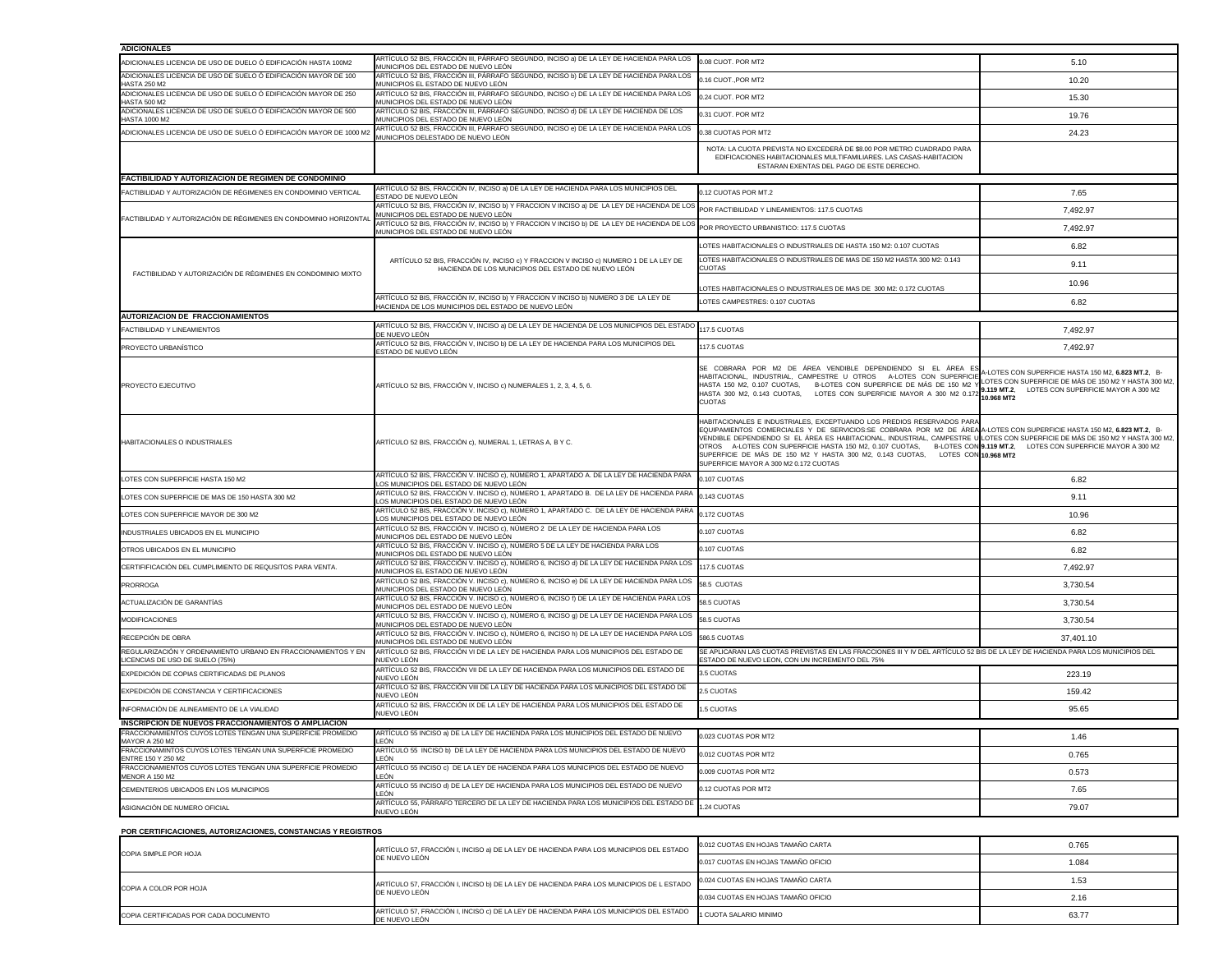| COPIA SIMPLE DE PLANOS                                                                                                    | ARTÍCULO 57, FRACCIÓN I, INCISO d) DE LA LEY DE HACIENDA PARA LOS MUNICIPIOS DEL ESTADO<br>DE NUEVO LEÓN                                                                                             | 0.43 CUOTAS SALARIO MINIMO                                                                                                                                                                                        | 27.42                                                                                      |
|---------------------------------------------------------------------------------------------------------------------------|------------------------------------------------------------------------------------------------------------------------------------------------------------------------------------------------------|-------------------------------------------------------------------------------------------------------------------------------------------------------------------------------------------------------------------|--------------------------------------------------------------------------------------------|
| COPIA SIMPLE DE PLANOS A COLOR                                                                                            | ARTÍCULO 57, FRACCIÓN I, INCISO e) DE LA LEY DE HACIENDA PARA LOS MUNICIPIOS DEL ESTADO<br>DE NUEVO LEÓN                                                                                             | 2 CUOTAS SALARIO MINIMO                                                                                                                                                                                           | 127.54                                                                                     |
| COPIA CERTIFICADA DE PLANOS                                                                                               | ARTÍCULO 57, FRACCIÓN I, INCISO f) DE LA LEY DE HACIENDA PARA LOS MUNICIPIOS DEL ESTADO<br>DE NUEVO LEÓN                                                                                             | 3 CUOTAS SALARIO MINIMO                                                                                                                                                                                           | 191.31                                                                                     |
| COPIA CERTIFICADA DE PLANOS A COLOR                                                                                       | ARTÍCULO 57, FRACCIÓN I, INCISO 9) DE LA LEY DE HACIENDA PARA LOS MUNICIPIOS DEL ESTADO<br>DE NUEVO LEÓN                                                                                             | 5 CUOTAS SALARIO MINIMO                                                                                                                                                                                           | 318.85                                                                                     |
| DIVERSAS CONSTANCIAS Y CERTIFICACIONES                                                                                    | ARTÍCULO 57, FRACCIÓN I, INCISO h) DE LA LEY DE HACIENDA PARA LOS MUNICIPIOS DEL ESTADO<br>DE NUEVO LEÓN                                                                                             | <b>CUOTA SALARIO MINIMO</b>                                                                                                                                                                                       | 63.77                                                                                      |
| BÚSQUEDA Y LOCALIZACIÓN DE ARCHIVOS Y EXPEDIENTES                                                                         | ARTÍCULO 57, FRACCIÓN I, PÁRRAFO TERCERO DE LA LEY DE HACIENDA PARA LOS MUNICIPIOS EL<br>ESTADO DE NUEVO LEÓN                                                                                        | I CUOTA SALARIO MINIMO                                                                                                                                                                                            | 63.77                                                                                      |
| CERTIFICACIÓN DE PREDIAL                                                                                                  | ARTÍCULO 57, FRACCIÓN I, INCISO h) DE LA LEY DE HACIENDA PARA LOS MUNICIPIOS EL ESTADO DE<br>NUEVO LEÓN                                                                                              | 1 CUOTA SALARIO MINIMO                                                                                                                                                                                            | 63.77                                                                                      |
| CERTIFICACIÓN COMISIONADOS MUNICIPALES                                                                                    | ARTÍCULO 57, FRACCIÓN I, INCISO h) DE LA LEY DE HACIENDA PARA LOS MUNICIPIOS DEL ESTADO<br>DE NUEVO LEÓN                                                                                             | <b>CUOTA SALARIO MINIMO</b>                                                                                                                                                                                       | 63.77                                                                                      |
| CONSTANCIA O REGISTRO DE REFRENDO                                                                                         | ARTÍCULO 57, FRACCIÓN I, INCISO h) DE LA LEY DE HACIENDA PARA LOS MUNICIPIOS DEL ESTADO                                                                                                              | I CUOTA SALARIO MINIMO                                                                                                                                                                                            | 63.77                                                                                      |
| CONSTANCIA DE NO INFRACCIONES, RELATIVAS A CONTROL VEHICULAR                                                              | DE NUEVO LEÓN<br>ARTÍCULO 57, FRACCIÓN I, INCISO a) DE LA LEY DE HACIENDA PARA LOS MUNICIPIOS DEL ESTADO                                                                                             | 0.25 CUOTAS SALARIO MINIMO                                                                                                                                                                                        | 15.94                                                                                      |
|                                                                                                                           | DE NUEVO LEÓN                                                                                                                                                                                        |                                                                                                                                                                                                                   |                                                                                            |
| INSCRIPCIÓN AL INICIO DE ACTIVIDADES                                                                                      | ARTÍCULO 58 DE LA LEY DE HACIENDA PARA LOS MUNICIPIOS DEL ESTADO DE NUEVO LEÓN                                                                                                                       | ESTE ARTÍCULO SOLO MENCIONA LAS CUOTAS POR INSCRIPCIÓN AL INICIO DE<br>ACTIVIDADES, POR REFRENDO ANUAL DE LICENCIA, AUTORIZACIÓN, PERMISO O<br>CONCESIÓN QUE SE CUBRIRÁN EN LOS MUNICIPIOS DEL ÁREA METROPOLITANA |                                                                                            |
|                                                                                                                           |                                                                                                                                                                                                      | HASTA 15,000 PERSONAS: 1500 CUOTAS                                                                                                                                                                                | 95,655.00                                                                                  |
| <b>ESTADIOS DE FUTBOL</b>                                                                                                 | ARTÍCULO 58 BIS FRACCION A) NUMERO 1 DE LA LEY DE HACIENDA PARA LOS MUNICIPIOS EL<br>ESTADO DE NUEVO LEÓN                                                                                            | DE MAS DE 15,000 HASTA 25,000 PERSONAS: 2700 CUOTAS                                                                                                                                                               | 172,179.00                                                                                 |
|                                                                                                                           |                                                                                                                                                                                                      | DEMAS DE 25,000 PERSONAS: 3500 CUOTAS                                                                                                                                                                             | 223,195.00                                                                                 |
| CABARET, CENTROS NOCTURNOS, DISCOTECAS, CASAS Y                                                                           | ARTÍCULO 58 BIS FRACCION A) NUMERO 2 DE LA LEY DE HACIENDA PARA LOS MUNICIPIOS EL                                                                                                                    | NO MAYOR A 120 M2 2390 CUOTAS                                                                                                                                                                                     | 152,410.30                                                                                 |
| <b>ESTABLECIMIENTOS DE APUESTAS</b>                                                                                       | ESTADO DE NUEVO LEÓN<br>ARTÍCULO 58 BIS FRACCION A) NUMERO 4 DE LA LEY DE HACIENDA PARA LOS MUNICIPIOS EL                                                                                            | MAYOR A 120 M2, 2825 CUOTAS                                                                                                                                                                                       | 180,150.25                                                                                 |
| HOTELES Y MOTELES DE PASO CON SERVICIO DE BAR Y RESTURANT-BAR                                                             | ESTADO DE NUEVO LEÓN                                                                                                                                                                                 | 1500 CUOTAS                                                                                                                                                                                                       | 95,655.00                                                                                  |
| ESTABLECIMIENTOS QUE EXPENDAN BEBIDAS ALCOHOLICAS CERRADAS<br>ABARROTES CON VENTA DE CERVEZA CON UN AREA DE EXPOSICIÓN AL | ARTÍCULO 58 BIS FRACCION A) NUMERO 5 INCISO a) DE LA LEY DE HACIENDA PARA LOS                                                                                                                        | <b>15 CUOTAS</b>                                                                                                                                                                                                  | 956.55                                                                                     |
| PÚBLICO NO MAYOR A 50 M2<br>ABARROTES CON VENTA DE CERVEZA, VINOS Y LICORES CON UN AREA DE                                | MUNICIPIOS EL ESTADO DE NUEVO LEÓN<br>ARTÍCULO 58 BIS FRACCION A) NUMERO 5 INCISO b) DE LA LEY DE HACIENDA PARA LOS                                                                                  | 30 CUOTAS                                                                                                                                                                                                         | 1,913.10                                                                                   |
| EXPOSICIÓN AL PÚBLICO, NO MAYOR A 50 M2                                                                                   | MUNICIPIOS EL ESTADO DE NUEVO LEÓN<br>DEPOSITO CON VENTA DE CERVEZA INCLUYENDO LOS QUE TIENEN SERVICIO ARTÍCULO 58 BIS FRACCION A) NUMERO 5 INCISO c) DE LA LEY DE HACIENDA PARA LOS                 | <b>40 CUOTAS</b>                                                                                                                                                                                                  | 2,550.80                                                                                   |
| DE AUTO                                                                                                                   | MUNICIPIOS EL ESTADO DE NUEVO LEÓN<br>DEPOSITO CON VENTA DE CERVEZA, VINOS Y LICORES INCLUYENDO LOS QUE ARTÍCULO 58 BIS FRACCION A) NUMERO 5 INCISO d) DE LA LEY DE HACIENDA PARA LOS                |                                                                                                                                                                                                                   |                                                                                            |
| TIENEN SERVICIO DE AUTO                                                                                                   | MUNICIPIOS EL ESTADO DE NUEVO LEÓN<br>ARTÍCULO 58 BIS FRACCION A) NUMERO 5 INCISO e) DE LA LEY DE HACIENDA PARA LOS                                                                                  | 80 CUOTAS                                                                                                                                                                                                         | 5,101.60                                                                                   |
| LICORERÍAS<br>MINISÚPER Y TIENDAS DE CONVENIENCIA CON UN AREA DE EXPOSICIÓN AL                                            | MUNICIPIOS EL ESTADO DE NUEVO LEÓN<br>ARTÍCULO 58 BIS FRACCION A) NUMERO 5 INCISO f) DE LA LEY DE HACIENDA PARA LOS MUNICIPIOS 60 CUOTAS                                                             | 80 CUOTAS                                                                                                                                                                                                         | 5,101.60                                                                                   |
| PUBLICO NO MAYOR A 120 M2<br>MINISÚPER Y TIENDAS DE CONVENIENCIA CON UN AREA DE EXPOSICIÓN AL                             | EL ESTADO DE NUEVO LEÓN<br>ARTÍCULO 58 BIS FRACCION A) NUMERO 5 INCISO 9) DE LA LEY DE HACIENDA PARA LOS                                                                                             |                                                                                                                                                                                                                   | 3,826.20                                                                                   |
| PÚBLICO MAYOR A 120 M2                                                                                                    | MUNICIPIOS EL ESTADO DE NUEVO LEÓN<br>ARTÍCULO 58 BIS FRACCION A) NUMERO 5 INCISO h) DE LA LEY DE HACIENDA PARA LOS                                                                                  | 135 CUOTAS                                                                                                                                                                                                        | 8,608.95                                                                                   |
| TIENDAS DE AUTO SERVICIO MAYOR A 120 M2                                                                                   | MUNICIPIOS EL ESTADO DE NUEVO LEÓN                                                                                                                                                                   | 190 CUOTAS                                                                                                                                                                                                        | 12,116.30                                                                                  |
| TIENDAS DE AUTO SERV DEPARTAMENTALES MAYOR A 120 M2                                                                       | ARTÍCULO 58 BIS FRACCION A) NUMERO 5 INCISO i) DE LA LEY DE HACIENDA PARA LOS MUNICIPIOS 380 CUOTAS<br>EL ESTADO DE NUEVO LEÓN                                                                       |                                                                                                                                                                                                                   | 24,232.60                                                                                  |
| EXPENDIO Y DISTRIBUCIÓN AL MAYOREO DE CERVEZA Ó BEBIDAS<br><b>ALCOHÓLICAS</b>                                             | ARTÍCULO 58 BIS FRACCION A) NUMERO 5 INCISO j) DE LA LEY DE HACIENDA PARA LOS MUNICIPIOS 340 CUOTAS<br>EL ESTADO DE NUEVO LEÓN                                                                       |                                                                                                                                                                                                                   | 21,681.80                                                                                  |
| ESTABLECIMIENTOS QUE EXPENDAN BEBIDAS ALCOHOLICAS EN BOTELLA ABIERTA O AL COPEO                                           | ARTÍCULO 58 BIS FRACCION A) NUMERO 5 INCISO k) SUBINCISO a) DE LA LEY DE HACIENDA PARA                                                                                                               | <b>85 CUOTAS</b>                                                                                                                                                                                                  |                                                                                            |
| CERVECERÍAS CON EXPENDIO DE CERVEZA<br>RESTAURANTES, LONCHERÍAS, FONDAS Y SIMILARES CON EXPENDIO DE                       | LOS MUNICIPIOS DEL ESTADO DE NUEVO LEÓN<br>ARTÍCULO 58 BIS FRACCION A) NUMERO 5 INCISO K) SUBINCISO b) DE LA LEY DE HACIENDA PARA                                                                    |                                                                                                                                                                                                                   | 5,420.45                                                                                   |
| <b>CERVEZA</b>                                                                                                            | LOS MUNICIPIOS DEL ESTADO DE NUEVO LEÓN<br>ARTÍCULO 58 BIS FRACCION A) NUMERO 5 INCISO k) SUBINCISO c) DE LA LEY DE HACIENDA PARA                                                                    | <b>85 CUOTAS</b>                                                                                                                                                                                                  | 5,420.45                                                                                   |
| BILLARES CON EXPENDIO DE CERVEZA                                                                                          | OS MUNICIPIOS DEL ESTADO DE NUEVO LEÓN<br>ARTÍCULO 58 BIS FRACCION A) NUMERO 5 INCISO K) SUBINCISO d) DE LA LEY DE HACIENDA PARA                                                                     | <b>85 CUOTAS</b>                                                                                                                                                                                                  | 5,420.45                                                                                   |
| BILLARES CON EXPENDIO DE CERVEZA. VINOS Y LICORES                                                                         | LOS MUNICIPIOS DEL ESTADO DE NUEVO LEÓN<br>ARTÍCULO 58 BIS FRACCION A) NUMERO 5 INCISO k) SUBINCISO e) DE LA LEY DE HACIENDA PARA                                                                    | 130 CUOTAS                                                                                                                                                                                                        | 8,290.10                                                                                   |
| CANTINAS O BARES CON EXPENDIO DE CERVEZA VINOS Y LICORES                                                                  | LOS MUNICIPIOS DEL ESTADO DE NUEVO LEÓN                                                                                                                                                              | 250 CUOTAS                                                                                                                                                                                                        | 15,942.50                                                                                  |
| ÁREA DE ATENCIÓN AL PÚBLICO DE HASTA 120 M2                                                                               | RESTAURANTES - BAR CON EXPENIO DE CERVEZA, VINOS Y LICORES, CON UN ARTÍCULO 58 BIS FRACCION A) NUMERO 5 INCISO k) SUBINCISO f) DE LA LEY DE HACIENDA PARA<br>LOS MUNICIPIOS DEL ESTADO DE NUEVO LEÓN | 150 CUOTAS                                                                                                                                                                                                        | 9,565.50                                                                                   |
| AREA DE ATENCIÓN AL PÚBLICO MAYOR A 120 M2                                                                                | RESTAURANTES- BAR CON EXPENDIO DE CERVEZA, VINOS Y LICORES CON UN ARTÍCULO 58 BIS FRACCION A) NUMERO 5 INCISO k) SUBINCISO 9) DE LA LEY DE HACIENDA PARA<br>LOS MUNICIPIOS DEL ESTADO DE NUEVO LEÓN  | 250 CUOTAS                                                                                                                                                                                                        | 15,942.50                                                                                  |
| CENTROS O CLUBES SOCIALES O DEPORTIVOS CON EXPENDIO O CONSUMO<br>DE CERVEZA, VINOS Y LICORES                              | ARTÍCULO 58 BIS FRACCION A) NUMERO 5 INCISO k) SUBINCISO h) DE LA LEY DE HACIENDA PARA<br>LOS MUNICIPIOS DEL ESTADO DE NUEVO LEÓN                                                                    | PAGARÁN UNA CUOTA POR METRO DE SUPERFICIE DE EXPENDIO O DE CONSUMO, EN<br>NINGÚN CASO LA CANTIDAD SERÁ INFERIOR A 100 CUOTAS                                                                                      | 63.77 POR M2 DE SUPERFICIE DE EXPENDIO O DE<br>CONSUMO, NINGUN CASO SERA INFERIOR A 6,377  |
| CENTROS O CLUBES SOCIALES O DEPORTIVOS CON EXPENDIO O CONSUMO<br>DE CERVEZA, VINOS Y LICORES                              | ARTÍCULO 58 BIS FRACCION A) NUMERO 5 INCISO k) SUBINCISO i) DE LA LEY DE HACIENDA PARA<br>OS MUNICIPIOS DEL ESTADO DE NUEVO LEÓN                                                                     | PAGARÁN 0.25 CUOTAS POR METRO CUADRADO DE SUPERFICIE DE CONSUMO, EN<br>NINGUN CASO, LA CANTIDAD A PAGAR SERA MENOR A 50 CUOTAS<br>HASTA 150 M2 DE EXPENDIO O CONSUMO ABIERTO AL PÚBLICO 150 CUOTAS                | 15.94 POR M2 DE SUPERFICIE DE CONSUMO, NINGUN<br>CASO SERA INFERIOR A 3,188.50<br>9,565.50 |
| <b>HOTELES CON EXPENDIO O CONSUMO HASTA 150 M2</b>                                                                        | ARTICULO 58 BIS FRACCION A) NUMERO 5 INCISO k) SUBINCISO j) DE LA LEY DE HACIENDA PARA<br>OS MUNICIPIOS DEL ESTADO DE NUEVO LEON                                                                     | POR EL EXEDENTE DE 150 METROS, PAGARÁN POR CADA M2 O FRACCIÓN DE<br>EXPENDIO O CONSUMO ABIERTO AL PÚBLICO 0.6 CUOTAS                                                                                              | 38.26                                                                                      |
|                                                                                                                           |                                                                                                                                                                                                      | NOTA: EN NINGUN CASO LA CANTIDAD A PAGAR SERA MAYOR A 1,000 CUOTAS                                                                                                                                                | NO MAYOR A 63,770                                                                          |
|                                                                                                                           |                                                                                                                                                                                                      |                                                                                                                                                                                                                   |                                                                                            |
| <b>PERMISOS ESPECIALES</b>                                                                                                | ARTÍCULO 58 BIS FRACCION B) NUMERO 1 DE LA LEY DE HACIENDA PARA LOS MUNICIPIOS DEL                                                                                                                   | 0.2 CUOTAS POR M2 DE SUPERFICIE DE EXPENDIO O CONSUMO, MAS UN 10% DE LOS                                                                                                                                          |                                                                                            |
| EXPENDIO Y CONSUMO DE BEBIDAS ALCOHOLICAS                                                                                 | ESTADO DE NUEVO LEÓN                                                                                                                                                                                 | DERECHOS POR CADA DIA DE DURACION DEL PERMISO                                                                                                                                                                     | 12.75                                                                                      |
| CONSUMO DE BEBIDAS ALCOHOLICAS                                                                                            | ARTÍCULO 58 BIS FRACCION B) NUMERO 2 DE LA LEY DE HACIENDA PARA LOS MUNICIPIOS DEL<br>ESTADO DE NUEVO LEÓN                                                                                           | 0.1 CUOTAS POR M2 SE SUPERFICIE DE CONSUMO, MAS UN 10% DE LOS DERECHOS<br>POR CADA DIA DE DURACION DEL PERMISO                                                                                                    | 6.37                                                                                       |
| <b>REVISION, INSPECCION Y SERVICIO</b>                                                                                    |                                                                                                                                                                                                      |                                                                                                                                                                                                                   |                                                                                            |
| DE MANEJO                                                                                                                 | SERVICIO DE EXAMEN MEDICO DE PERICIA PARA AUTORIZACIÓN DE LICENCIA NARTÍCULO 62 FRACCIÓN I DE LA LEY DE HACIENDA PARA LOS MUNICIPIOS DEL ESTADO DE NUEVO<br>LEÓN                                     | 2 CUOTAS                                                                                                                                                                                                          | 127.54                                                                                     |
| PERMISO PARA TRANSITAR SIN PLACAS                                                                                         | ARTÍCULO 62 FRACCIÓN I, PÁRRAFO SEGUNDO DE LA LEY DE HACIENDA PARA LOS MUNICIPIOS DEL<br>ESTADO DE NUEVO LEÓN                                                                                        | 6 CUOTAS                                                                                                                                                                                                          | 382.62                                                                                     |
|                                                                                                                           |                                                                                                                                                                                                      |                                                                                                                                                                                                                   |                                                                                            |

| COPIA SIMPLE DE PLANOS                                                                                                             | ARTÍCULO 57, FRACCIÓN I, INCISO d) DE LA LEY DE HACIENDA PARA LOS MUNICIPIOS DEL ESTADO<br>DE NUEVO LEÓN                                                                                             | 0.43 CUOTAS SALARIO MINIMO                                                                                                                                                                                        | 27.42                                                                                       |
|------------------------------------------------------------------------------------------------------------------------------------|------------------------------------------------------------------------------------------------------------------------------------------------------------------------------------------------------|-------------------------------------------------------------------------------------------------------------------------------------------------------------------------------------------------------------------|---------------------------------------------------------------------------------------------|
| COPIA SIMPLE DE PLANOS A COLOR                                                                                                     | ARTÍCULO 57, FRACCIÓN I, INCISO e) DE LA LEY DE HACIENDA PARA LOS MUNICIPIOS DEL ESTADO<br>DE NUEVO LEÓN                                                                                             | 2 CUOTAS SALARIO MINIMO                                                                                                                                                                                           | 127.54                                                                                      |
| COPIA CERTIFICADA DE PLANOS                                                                                                        | ARTÍCULO 57, FRACCIÓN I, INCISO f) DE LA LEY DE HACIENDA PARA LOS MUNICIPIOS DEL ESTADO<br>DE NUEVO LEÓN                                                                                             | 3 CUOTAS SALARIO MINIMO                                                                                                                                                                                           | 191.31                                                                                      |
| COPIA CERTIFICADA DE PLANOS A COLOR                                                                                                | ARTÍCULO 57, FRACCIÓN I, INCISO 9) DE LA LEY DE HACIENDA PARA LOS MUNICIPIOS DEL ESTADO<br>DE NUEVO LEÓN                                                                                             | 5 CUOTAS SALARIO MINIMO                                                                                                                                                                                           | 318.85                                                                                      |
| DIVERSAS CONSTANCIAS Y CERTIFICACIONES                                                                                             | ARTÍCULO 57, FRACCIÓN I, INCISO h) DE LA LEY DE HACIENDA PARA LOS MUNICIPIOS DEL ESTADO<br>DE NUEVO LEÓN                                                                                             | 1 CUOTA SALARIO MINIMO                                                                                                                                                                                            | 63.77                                                                                       |
| BÚSQUEDA Y LOCALIZACIÓN DE ARCHIVOS Y EXPEDIENTES                                                                                  | ARTÍCULO 57, FRACCIÓN I, PÁRRAFO TERCERO DE LA LEY DE HACIENDA PARA LOS MUNICIPIOS EL<br>ESTADO DE NUEVO LEÓN                                                                                        | 1 CUOTA SALARIO MINIMO                                                                                                                                                                                            | 63.77                                                                                       |
| CERTIFICACIÓN DE PREDIAL                                                                                                           | ARTÍCULO 57, FRACCIÓN I, INCISO h) DE LA LEY DE HACIENDA PARA LOS MUNICIPIOS EL ESTADO DE<br>NUEVO LEÓN                                                                                              | 1 CUOTA SALARIO MINIMO                                                                                                                                                                                            | 63.77                                                                                       |
| CERTIFICACIÓN COMISIONADOS MUNICIPALES                                                                                             | ARTÍCULO 57, FRACCIÓN I, INCISO h) DE LA LEY DE HACIENDA PARA LOS MUNICIPIOS DEL ESTADO<br>DE NUEVO LEÓN                                                                                             | 1 CUOTA SALARIO MINIMO                                                                                                                                                                                            | 63.77                                                                                       |
| CONSTANCIA O REGISTRO DE REFRENDO                                                                                                  | ARTÍCULO 57, FRACCIÓN I, INCISO h) DE LA LEY DE HACIENDA PARA LOS MUNICIPIOS DEL ESTADO<br>DE NUEVO LEÓN                                                                                             | 1 CUOTA SALARIO MINIMO                                                                                                                                                                                            | 63.77                                                                                       |
| CONSTANCIA DE NO INFRACCIONES, RELATIVAS A CONTROL VEHICULAR                                                                       | ARTÍCULO 57, FRACCIÓN I, INCISO a) DE LA LEY DE HACIENDA PARA LOS MUNICIPIOS DEL ESTADO                                                                                                              | 0.25 CUOTAS SALARIO MINIMO                                                                                                                                                                                        | 15.94                                                                                       |
|                                                                                                                                    | DE NUEVO LEÓN                                                                                                                                                                                        |                                                                                                                                                                                                                   |                                                                                             |
| INSCRIPCIÓN AL INICIO DE ACTIVIDADES                                                                                               | ARTÍCULO 58 DE LA LEY DE HACIENDA PARA LOS MUNICIPIOS DEL ESTADO DE NUEVO LEÓN                                                                                                                       | ESTE ARTÍCULO SOLO MENCIONA LAS CUOTAS POR INSCRIPCIÓN AL INICIO DE<br>ACTIVIDADES, POR REFRENDO ANUAL DE LICENCIA, AUTORIZACIÓN, PERMISO O<br>CONCESIÓN QUE SE CUBRIRÁN EN LOS MUNICIPIOS DEL ÁREA METROPOLITANA |                                                                                             |
|                                                                                                                                    |                                                                                                                                                                                                      | HASTA 15,000 PERSONAS: 1500 CUOTAS                                                                                                                                                                                | 95,655.00                                                                                   |
| <b>ESTADIOS DE FUTBOL</b>                                                                                                          | ARTÍCULO 58 BIS FRACCION A) NUMERO 1 DE LA LEY DE HACIENDA PARA LOS MUNICIPIOS EL<br>ESTADO DE NUEVO LEÓN                                                                                            | DE MAS DE 15,000 HASTA 25,000 PERSONAS: 2700 CUOTAS                                                                                                                                                               | 172,179.00                                                                                  |
|                                                                                                                                    |                                                                                                                                                                                                      | DEMAS DE 25,000 PERSONAS: 3500 CUOTAS                                                                                                                                                                             | 223,195.00                                                                                  |
| CABARET, CENTROS NOCTURNOS, DISCOTECAS, CASAS Y<br><b>ESTABLECIMIENTOS DE APUESTAS</b>                                             | ARTÍCULO 58 BIS FRACCION A) NUMERO 2 DE LA LEY DE HACIENDA PARA LOS MUNICIPIOS EL<br>ESTADO DE NUEVO LEÓN                                                                                            | NO MAYOR A 120 M2 2390 CUOTAS                                                                                                                                                                                     | 152,410.30                                                                                  |
|                                                                                                                                    | ARTÍCULO 58 BIS FRACCION A) NUMERO 4 DE LA LEY DE HACIENDA PARA LOS MUNICIPIOS EL                                                                                                                    | MAYOR A 120 M2, 2825 CUOTAS                                                                                                                                                                                       | 180,150.25                                                                                  |
| HOTELES Y MOTELES DE PASO CON SERVICIO DE BAR Y RESTURANT-BAR<br><b>ESTABLECIMIENTOS QUE EXPENDAN BEBIDAS ALCOHOLICAS CERRADAS</b> | ESTADO DE NUEVO LEÓN                                                                                                                                                                                 | 1500 CUOTAS                                                                                                                                                                                                       | 95,655.00                                                                                   |
| ABARROTES CON VENTA DE CERVEZA CON UN AREA DE EXPOSICIÓN AL                                                                        | ARTÍCULO 58 BIS FRACCION A) NUMERO 5 INCISO a) DE LA LEY DE HACIENDA PARA LOS                                                                                                                        | <b>15 CUOTAS</b>                                                                                                                                                                                                  | 956.55                                                                                      |
| PÚBLICO NO MAYOR A 50 M2<br>ABARROTES CON VENTA DE CERVEZA, VINOS Y LICORES CON UN AREA DE                                         | MUNICIPIOS EL ESTADO DE NUEVO LEÓN<br>ARTÍCULO 58 BIS FRACCION A) NUMERO 5 INCISO b) DE LA LEY DE HACIENDA PARA LOS                                                                                  | 30 CUOTAS                                                                                                                                                                                                         | 1,913.10                                                                                    |
| EXPOSICIÓN AL PÚBLICO, NO MAYOR A 50 M2<br>DEPOSITO CON VENTA DE CERVEZA INCLUYENDO LOS QUE TIENEN SERVICIO                        | MUNICIPIOS EL ESTADO DE NUEVO LEÓN<br>ARTÍCULO 58 BIS FRACCION A) NUMERO 5 INCISO c) DE LA LEY DE HACIENDA PARA LOS                                                                                  | 40 CUOTAS                                                                                                                                                                                                         | 2,550.80                                                                                    |
| DE AUTO<br>DEPOSITO CON VENTA DE CERVEZA, VINOS Y LICORES INCLUYENDO LOS QUE                                                       | MUNICIPIOS EL ESTADO DE NUEVO LEÓN<br>ARTÍCULO 58 BIS FRACCION A) NUMERO 5 INCISO d) DE LA LEY DE HACIENDA PARA LOS                                                                                  | 80 CUOTAS                                                                                                                                                                                                         | 5,101.60                                                                                    |
| TIENEN SERVICIO DE AUTO<br><b>LICORERÍAS</b>                                                                                       | MUNICIPIOS EL ESTADO DE NUEVO LEÓN<br>ARTÍCULO 58 BIS FRACCION A) NUMERO 5 INCISO e) DE LA LEY DE HACIENDA PARA LOS                                                                                  | 80 CUOTAS                                                                                                                                                                                                         | 5,101.60                                                                                    |
| MINISÚPER Y TIENDAS DE CONVENIENCIA CON UN AREA DE EXPOSICIÓN AL                                                                   | MUNICIPIOS EL ESTADO DE NUEVO LEÓN<br>ARTÍCULO 58 BIS FRACCION A) NUMERO 5 INCISO f) DE LA LEY DE HACIENDA PARA LOS MUNICIPIOS 60 CUOTAS                                                             |                                                                                                                                                                                                                   | 3,826.20                                                                                    |
| PUBLICO NO MAYOR A 120 M2<br>MINISÚPER Y TIENDAS DE CONVENIENCIA CON UN AREA DE EXPOSICIÓN AL                                      | EL ESTADO DE NUEVO LEÓN<br>ARTÍCULO 58 BIS FRACCION A) NUMERO 5 INCISO 9) DE LA LEY DE HACIENDA PARA LOS                                                                                             | 135 CUOTAS                                                                                                                                                                                                        | 8,608.95                                                                                    |
| PÚBLICO MAYOR A 120 M2<br>TIENDAS DE AUTO SERVICIO MAYOR A 120 M2                                                                  | MUNICIPIOS EL ESTADO DE NUEVO LEÓN<br>ARTÍCULO 58 BIS FRACCION A) NUMERO 5 INCISO h) DE LA LEY DE HACIENDA PARA LOS                                                                                  | 190 CUOTAS                                                                                                                                                                                                        | 12,116.30                                                                                   |
|                                                                                                                                    | MUNICIPIOS EL ESTADO DE NUEVO LEÓN<br>IARTÍCULO 58 BIS FRACCION A) NUMERO 5 INCISO I) DE LA LEY DE HACIENDA PARA LOS MUNICIPIOS 380 CUOTAS                                                           |                                                                                                                                                                                                                   |                                                                                             |
| TIENDAS DE AUTO SERV DEPARTAMENTALES MAYOR A 120 M2<br>EXPENDIO Y DISTRIBUCIÓN AL MAYOREO DE CERVEZA Ó BEBIDAS                     | EL ESTADO DE NUEVO LEÓN<br>ARTÍCULO 58 BIS FRACCION A) NUMERO 5 INCISO j) DE LA LEY DE HACIENDA PARA LOS MUNICIPIOS 340 CUOTAS                                                                       |                                                                                                                                                                                                                   | 24,232.60                                                                                   |
| ALCOHÓLICAS<br>ESTABLECIMIENTOS QUE EXPENDAN BEBIDAS ALCOHOLICAS EN BOTELLA ABIERTA O AL COPEO                                     | EL ESTADO DE NUEVO LEÓN                                                                                                                                                                              |                                                                                                                                                                                                                   | 21,681.80                                                                                   |
| CERVECERÍAS CON EXPENDIO DE CERVEZA                                                                                                | ARTÍCULO 58 BIS FRACCION A) NUMERO 5 INCISO k) SUBINCISO a) DE LA LEY DE HACIENDA PARA<br>LOS MUNICIPIOS DEL ESTADO DE NUEVO LEÓN                                                                    | <b>85 CUOTAS</b>                                                                                                                                                                                                  | 5,420.45                                                                                    |
| RESTAURANTES, LONCHERÍAS, FONDAS Y SIMILARES CON EXPENDIO DE                                                                       | ARTÍCULO 58 BIS FRACCION A) NUMERO 5 INCISO k) SUBINCISO b) DE LA LEY DE HACIENDA PARA                                                                                                               | <b>85 CUOTAS</b>                                                                                                                                                                                                  | 5,420.45                                                                                    |
| <b>CERVEZA</b><br>BILLARES CON EXPENDIO DE CERVEZA                                                                                 | LOS MUNICIPIOS DEL ESTADO DE NUEVO LEÓN<br>ARTÍCULO 58 BIS FRACCION A) NUMERO 5 INCISO k) SUBINCISO c) DE LA LEY DE HACIENDA PARA                                                                    | <b>85 CUOTAS</b>                                                                                                                                                                                                  | 5,420.45                                                                                    |
| BILLARES CON EXPENDIO DE CERVEZA. VINOS Y LICORES                                                                                  | LOS MUNICIPIOS DEL ESTADO DE NUEVO LEÓN<br>ARTÍCULO 58 BIS FRACCION A) NUMERO 5 INCISO k) SUBINCISO d) DE LA LEY DE HACIENDA PARA                                                                    | 130 CUOTAS                                                                                                                                                                                                        | 8,290.10                                                                                    |
| CANTINAS O BARES CON EXPENDIO DE CERVEZA VINOS Y LICORES                                                                           | LOS MUNICIPIOS DEL ESTADO DE NUEVO LEÓN<br>ARTÍCULO 58 BIS FRACCION A) NUMERO 5 INCISO k) SUBINCISO e) DE LA LEY DE HACIENDA PARA                                                                    | 250 CUOTAS                                                                                                                                                                                                        | 15,942.50                                                                                   |
|                                                                                                                                    | LOS MUNICIPIOS DEL ESTADO DE NUEVO LEÓN<br>RESTAURANTES - BAR CON EXPENIO DE CERVEZA, VINOS Y LICORES, CON UN ARTÍCULO 58 BIS FRACCION A) NUMERO 5 INCISO k) SUBINCISO f) DE LA LEY DE HACIENDA PARA | 150 CUOTAS                                                                                                                                                                                                        | 9,565.50                                                                                    |
| ÁREA DE ATENCIÓN AL PÚBLICO DE HASTA 120 M2<br>RESTAURANTES- BAR CON EXPENDIO DE CERVEZA, VINOS Y LICORES CON UN                   | LOS MUNICIPIOS DEL ESTADO DE NUEVO LEÓN<br>ARTÍCULO 58 BIS FRACCION A) NUMERO 5 INCISO k) SUBINCISO g) DE LA LEY DE HACIENDA PARA                                                                    | 250 CUOTAS                                                                                                                                                                                                        | 15,942.50                                                                                   |
| AREA DE ATENCIÓN AL PÚBLICO MAYOR A 120 M2<br>CENTROS O CLUBES SOCIALES O DEPORTIVOS CON EXPENDIO O CONSUMO                        | LOS MUNICIPIOS DEL ESTADO DE NUEVO LEÓN<br>ARTÍCULO 58 BIS FRACCION A) NUMERO 5 INCISO k) SUBINCISO h) DE LA LEY DE HACIENDA PARA                                                                    | PAGARÁN UNA CUOTA POR METRO DE SUPERFICIE DE EXPENDIO O DE CONSUMO, EN                                                                                                                                            | 63.77 POR M2 DE SUPERFICIE DE EXPENDIO O DE                                                 |
| DE CERVEZA, VINOS Y LICORES<br>CENTROS O CLUBES SOCIALES O DEPORTIVOS CON EXPENDIO O CONSUMO                                       | LOS MUNICIPIOS DEL ESTADO DE NUEVO LEÓN<br>ARTÍCULO 58 BIS FRACCION A) NUMERO 5 INCISO k) SUBINCISO i) DE LA LEY DE HACIENDA PARA                                                                    | NINGÚN CASO LA CANTIDAD SERÁ INFERIOR A 100 CUOTAS<br>PAGARÁN 0.25 CUOTAS POR METRO CUADRADO DE SUPERFICIE DE CONSUMO, EN                                                                                         | CONSUMO, NINGUN CASO SERA INFERIOR A 6,377<br>15.94 POR M2 DE SUPERFICIE DE CONSUMO, NINGUN |
| DE CERVEZA, VINOS Y LICORES                                                                                                        | LOS MUNICIPIOS DEL ESTADO DE NUEVO LEÓN                                                                                                                                                              | NINGUN CASO, LA CANTIDAD A PAGAR SERA MENOR A 50 CUOTAS<br>HASTA 150 M2 DE EXPENDIO O CONSUMO ABIERTO AL PÚBLICO 150 CUOTAS                                                                                       | CASO SERA INFERIOR A 3,188.50<br>9,565.50                                                   |
| HOTELES CON EXPENDIO O CONSUMO HASTA 150 M2                                                                                        | ARTICULO 58 BIS FRACCION A) NUMERO 5 INCISO k) SUBINCISO j) DE LA LEY DE HACIENDA PARA<br>LOS MUNICIPIOS DEL ESTADO DE NUEVO LEON                                                                    | POR EL EXEDENTE DE 150 METROS, PAGARÁN POR CADA M2 O FRACCIÓN DE<br>EXPENDIO O CONSUMO ABIERTO AL PÚBLICO 0.6 CUOTAS                                                                                              | 38.26                                                                                       |
|                                                                                                                                    |                                                                                                                                                                                                      | NOTA: EN NINGUN CASO LA CANTIDAD A PAGAR SERA MAYOR A 1,000 CUOTAS                                                                                                                                                | NO MAYOR A 63,770                                                                           |
|                                                                                                                                    |                                                                                                                                                                                                      |                                                                                                                                                                                                                   |                                                                                             |
| <b>PERMISOS ESPECIALES</b>                                                                                                         | ARTÍCULO 58 BIS FRACCION B) NUMERO 1 DE LA LEY DE HACIENDA PARA LOS MUNICIPIOS DEL                                                                                                                   | 0.2 CUOTAS POR M2 DE SUPERFICIE DE EXPENDIO O CONSUMO, MAS UN 10% DE LOS                                                                                                                                          |                                                                                             |
| EXPENDIO Y CONSUMO DE BEBIDAS ALCOHOLICAS                                                                                          | ESTADO DE NUEVO LEÓN                                                                                                                                                                                 | DERECHOS POR CADA DIA DE DURACION DEL PERMISO                                                                                                                                                                     | 12.75                                                                                       |
| CONSUMO DE BEBIDAS ALCOHOLICAS                                                                                                     | ARTÍCULO 58 BIS FRACCION B) NUMERO 2 DE LA LEY DE HACIENDA PARA LOS MUNICIPIOS DEL<br>ESTADO DE NUEVO LEÓN                                                                                           | 0.1 CUOTAS POR M2 SE SUPERFICIE DE CONSUMO, MAS UN 10% DE LOS DERECHOS<br>POR CADA DIA DE DURACION DEL PERMISO                                                                                                    | 6.37                                                                                        |
| <b>REVISION, INSPECCION Y SERVICIO</b>                                                                                             |                                                                                                                                                                                                      |                                                                                                                                                                                                                   |                                                                                             |
| SERVICIO DE EXAMEN MEDICO DE PERICIA PARA AUTORIZACIÓN DE LICENCIA<br>DE MANEJO                                                    | ARTÍCULO 62 FRACCIÓN I DE LA LEY DE HACIENDA PARA LOS MUNICIPIOS DEL ESTADO DE NUEVO<br>LEÓN                                                                                                         | 2 CUOTAS                                                                                                                                                                                                          | 127.54                                                                                      |
| PERMISO PARA TRANSITAR SIN PLACAS                                                                                                  | ARTÍCULO 62 FRACCIÓN I, PÁRRAFO SEGUNDO DE LA LEY DE HACIENDA PARA LOS MUNICIPIOS DEL<br>ESTADO DE NUEVO LEÓN                                                                                        | <b>6 CUOTAS</b>                                                                                                                                                                                                   | 382.62                                                                                      |
|                                                                                                                                    |                                                                                                                                                                                                      |                                                                                                                                                                                                                   |                                                                                             |

| COPIA SIMPLE DE PLANOS                                                                                                             | ARTÍCULO 57, FRACCIÓN I, INCISO d) DE LA LEY DE HACIENDA PARA LOS MUNICIPIOS DEL ESTADO<br>DE NUEVO LEÓN                                                                                             | 0.43 CUOTAS SALARIO MINIMO                                                                                                                                                                                        | 27.42                                                                                       |
|------------------------------------------------------------------------------------------------------------------------------------|------------------------------------------------------------------------------------------------------------------------------------------------------------------------------------------------------|-------------------------------------------------------------------------------------------------------------------------------------------------------------------------------------------------------------------|---------------------------------------------------------------------------------------------|
| COPIA SIMPLE DE PLANOS A COLOR                                                                                                     | ARTÍCULO 57, FRACCIÓN I, INCISO e) DE LA LEY DE HACIENDA PARA LOS MUNICIPIOS DEL ESTADO<br>DE NUEVO LEÓN                                                                                             | 2 CUOTAS SALARIO MINIMO                                                                                                                                                                                           | 127.54                                                                                      |
| COPIA CERTIFICADA DE PLANOS                                                                                                        | ARTÍCULO 57, FRACCIÓN I, INCISO f) DE LA LEY DE HACIENDA PARA LOS MUNICIPIOS DEL ESTADO<br>DE NUEVO LEÓN                                                                                             | 3 CUOTAS SALARIO MINIMO                                                                                                                                                                                           | 191.31                                                                                      |
| COPIA CERTIFICADA DE PLANOS A COLOR                                                                                                | ARTÍCULO 57, FRACCIÓN I, INCISO 9) DE LA LEY DE HACIENDA PARA LOS MUNICIPIOS DEL ESTADO<br>DE NUEVO LEÓN                                                                                             | 5 CUOTAS SALARIO MINIMO                                                                                                                                                                                           | 318.85                                                                                      |
| DIVERSAS CONSTANCIAS Y CERTIFICACIONES                                                                                             | ARTÍCULO 57, FRACCIÓN I, INCISO h) DE LA LEY DE HACIENDA PARA LOS MUNICIPIOS DEL ESTADO<br>DE NUEVO LEÓN                                                                                             | 1 CUOTA SALARIO MINIMO                                                                                                                                                                                            | 63.77                                                                                       |
| BÚSQUEDA Y LOCALIZACIÓN DE ARCHIVOS Y EXPEDIENTES                                                                                  | ARTÍCULO 57, FRACCIÓN I, PÁRRAFO TERCERO DE LA LEY DE HACIENDA PARA LOS MUNICIPIOS EL<br>ESTADO DE NUEVO LEÓN                                                                                        | 1 CUOTA SALARIO MINIMO                                                                                                                                                                                            | 63.77                                                                                       |
| CERTIFICACIÓN DE PREDIAL                                                                                                           | ARTÍCULO 57, FRACCIÓN I, INCISO h) DE LA LEY DE HACIENDA PARA LOS MUNICIPIOS EL ESTADO DE<br>NUEVO LEÓN                                                                                              | 1 CUOTA SALARIO MINIMO                                                                                                                                                                                            | 63.77                                                                                       |
| CERTIFICACIÓN COMISIONADOS MUNICIPALES                                                                                             | ARTÍCULO 57, FRACCIÓN I, INCISO h) DE LA LEY DE HACIENDA PARA LOS MUNICIPIOS DEL ESTADO<br>DE NUEVO LEÓN                                                                                             | 1 CUOTA SALARIO MINIMO                                                                                                                                                                                            | 63.77                                                                                       |
| CONSTANCIA O REGISTRO DE REFRENDO                                                                                                  | ARTÍCULO 57, FRACCIÓN I, INCISO h) DE LA LEY DE HACIENDA PARA LOS MUNICIPIOS DEL ESTADO<br>DE NUEVO LEÓN                                                                                             | 1 CUOTA SALARIO MINIMO                                                                                                                                                                                            | 63.77                                                                                       |
| CONSTANCIA DE NO INFRACCIONES, RELATIVAS A CONTROL VEHICULAR                                                                       | ARTÍCULO 57, FRACCIÓN I, INCISO a) DE LA LEY DE HACIENDA PARA LOS MUNICIPIOS DEL ESTADO                                                                                                              | 0.25 CUOTAS SALARIO MINIMO                                                                                                                                                                                        | 15.94                                                                                       |
|                                                                                                                                    | DE NUEVO LEÓN                                                                                                                                                                                        |                                                                                                                                                                                                                   |                                                                                             |
| INSCRIPCIÓN AL INICIO DE ACTIVIDADES                                                                                               | ARTÍCULO 58 DE LA LEY DE HACIENDA PARA LOS MUNICIPIOS DEL ESTADO DE NUEVO LEÓN                                                                                                                       | ESTE ARTÍCULO SOLO MENCIONA LAS CUOTAS POR INSCRIPCIÓN AL INICIO DE<br>ACTIVIDADES, POR REFRENDO ANUAL DE LICENCIA, AUTORIZACIÓN, PERMISO O<br>CONCESIÓN QUE SE CUBRIRÁN EN LOS MUNICIPIOS DEL ÁREA METROPOLITANA |                                                                                             |
|                                                                                                                                    |                                                                                                                                                                                                      | HASTA 15,000 PERSONAS: 1500 CUOTAS                                                                                                                                                                                | 95,655.00                                                                                   |
| <b>ESTADIOS DE FUTBOL</b>                                                                                                          | ARTÍCULO 58 BIS FRACCION A) NUMERO 1 DE LA LEY DE HACIENDA PARA LOS MUNICIPIOS EL<br>ESTADO DE NUEVO LEÓN                                                                                            | DE MAS DE 15,000 HASTA 25,000 PERSONAS: 2700 CUOTAS                                                                                                                                                               | 172,179.00                                                                                  |
|                                                                                                                                    |                                                                                                                                                                                                      | DEMAS DE 25,000 PERSONAS: 3500 CUOTAS                                                                                                                                                                             | 223,195.00                                                                                  |
| CABARET, CENTROS NOCTURNOS, DISCOTECAS, CASAS Y                                                                                    | ARTÍCULO 58 BIS FRACCION A) NUMERO 2 DE LA LEY DE HACIENDA PARA LOS MUNICIPIOS EL                                                                                                                    | NO MAYOR A 120 M2 2390 CUOTAS                                                                                                                                                                                     | 152,410.30                                                                                  |
| <b>ESTABLECIMIENTOS DE APUESTAS</b>                                                                                                | ESTADO DE NUEVO LEÓN<br>ARTÍCULO 58 BIS FRACCION A) NUMERO 4 DE LA LEY DE HACIENDA PARA LOS MUNICIPIOS EL                                                                                            | MAYOR A 120 M2, 2825 CUOTAS                                                                                                                                                                                       | 180,150.25                                                                                  |
| HOTELES Y MOTELES DE PASO CON SERVICIO DE BAR Y RESTURANT-BAR<br><b>ESTABLECIMIENTOS QUE EXPENDAN BEBIDAS ALCOHOLICAS CERRADAS</b> | ESTADO DE NUEVO LEÓN                                                                                                                                                                                 | 1500 CUOTAS                                                                                                                                                                                                       | 95,655.00                                                                                   |
| ABARROTES CON VENTA DE CERVEZA CON UN AREA DE EXPOSICIÓN AL                                                                        | ARTÍCULO 58 BIS FRACCION A) NUMERO 5 INCISO a) DE LA LEY DE HACIENDA PARA LOS                                                                                                                        | <b>15 CUOTAS</b>                                                                                                                                                                                                  | 956.55                                                                                      |
| PÚBLICO NO MAYOR A 50 M2<br>ABARROTES CON VENTA DE CERVEZA, VINOS Y LICORES CON UN AREA DE                                         | MUNICIPIOS EL ESTADO DE NUEVO LEÓN<br>ARTÍCULO 58 BIS FRACCION A) NUMERO 5 INCISO b) DE LA LEY DE HACIENDA PARA LOS                                                                                  | 30 CUOTAS                                                                                                                                                                                                         | 1,913.10                                                                                    |
| EXPOSICIÓN AL PÚBLICO, NO MAYOR A 50 M2<br>DEPOSITO CON VENTA DE CERVEZA INCLUYENDO LOS QUE TIENEN SERVICIO                        | MUNICIPIOS EL ESTADO DE NUEVO LEÓN<br>ARTÍCULO 58 BIS FRACCION A) NUMERO 5 INCISO c) DE LA LEY DE HACIENDA PARA LOS                                                                                  | 40 CUOTAS                                                                                                                                                                                                         | 2,550.80                                                                                    |
| DE AUTO<br>DEPOSITO CON VENTA DE CERVEZA, VINOS Y LICORES INCLUYENDO LOS QUE                                                       | MUNICIPIOS EL ESTADO DE NUEVO LEÓN<br>ARTÍCULO 58 BIS FRACCION A) NUMERO 5 INCISO d) DE LA LEY DE HACIENDA PARA LOS                                                                                  | 80 CUOTAS                                                                                                                                                                                                         | 5,101.60                                                                                    |
| TIENEN SERVICIO DE AUTO<br><b>LICORERÍAS</b>                                                                                       | MUNICIPIOS EL ESTADO DE NUEVO LEÓN<br>ARTÍCULO 58 BIS FRACCION A) NUMERO 5 INCISO e) DE LA LEY DE HACIENDA PARA LOS                                                                                  | 80 CUOTAS                                                                                                                                                                                                         | 5,101.60                                                                                    |
| MINISÚPER Y TIENDAS DE CONVENIENCIA CON UN AREA DE EXPOSICIÓN AL                                                                   | MUNICIPIOS EL ESTADO DE NUEVO LEÓN<br>ARTÍCULO 58 BIS FRACCION A) NUMERO 5 INCISO f) DE LA LEY DE HACIENDA PARA LOS MUNICIPIOS 60 CUOTAS                                                             |                                                                                                                                                                                                                   | 3,826.20                                                                                    |
| PUBLICO NO MAYOR A 120 M2<br>MINISÚPER Y TIENDAS DE CONVENIENCIA CON UN AREA DE EXPOSICIÓN AL                                      | EL ESTADO DE NUEVO LEÓN<br>ARTÍCULO 58 BIS FRACCION A) NUMERO 5 INCISO 9) DE LA LEY DE HACIENDA PARA LOS                                                                                             | 135 CUOTAS                                                                                                                                                                                                        | 8,608.95                                                                                    |
| PÚBLICO MAYOR A 120 M2                                                                                                             | MUNICIPIOS EL ESTADO DE NUEVO LEÓN<br>ARTÍCULO 58 BIS FRACCION A) NUMERO 5 INCISO h) DE LA LEY DE HACIENDA PARA LOS                                                                                  | 190 CUOTAS                                                                                                                                                                                                        |                                                                                             |
| TIENDAS DE AUTO SERVICIO MAYOR A 120 M2                                                                                            | MUNICIPIOS EL ESTADO DE NUEVO LEÓN<br>ARTÍCULO 58 BIS FRACCION A) NUMERO 5 INCISO i) DE LA LEY DE HACIENDA PARA LOS MUNICIPIOS 380 CUOTAS                                                            |                                                                                                                                                                                                                   | 12,116.30                                                                                   |
| TIENDAS DE AUTO SERV DEPARTAMENTALES MAYOR A 120 M2<br>EXPENDIO Y DISTRIBUCIÓN AL MAYOREO DE CERVEZA Ó BEBIDAS                     | EL ESTADO DE NUEVO LEÓN<br>LE LUMIN DE LUMINOS DE RACCION A) NUMERO 5 INCISO J) DE LA LEY DE HACIENDA PARA LOS MUNICIPIOS 340 CUOTAS                                                                 |                                                                                                                                                                                                                   | 24,232.60                                                                                   |
| ALCOHÓLICAS<br>ESTABLECIMIENTOS QUE EXPENDAN BEBIDAS ALCOHOLICAS EN BOTELLA ABIERTA O AL COPEO                                     | EL ESTADO DE NUEVO LEÓN                                                                                                                                                                              |                                                                                                                                                                                                                   | 21,681.80                                                                                   |
| CERVECERÍAS CON EXPENDIO DE CERVEZA                                                                                                | ARTÍCULO 58 BIS FRACCION A) NUMERO 5 INCISO k) SUBINCISO a) DE LA LEY DE HACIENDA PARA                                                                                                               | <b>85 CUOTAS</b>                                                                                                                                                                                                  | 5,420.45                                                                                    |
| RESTAURANTES, LONCHERÍAS, FONDAS Y SIMILARES CON EXPENDIO DE                                                                       | LOS MUNICIPIOS DEL ESTADO DE NUEVO LEÓN<br>ARTÍCULO 58 BIS FRACCION A) NUMERO 5 INCISO k) SUBINCISO b) DE LA LEY DE HACIENDA PARA                                                                    | 85 CUOTAS                                                                                                                                                                                                         | 5,420.45                                                                                    |
| <b>CERVEZA</b><br>BILLARES CON EXPENDIO DE CERVEZA                                                                                 | LOS MUNICIPIOS DEL ESTADO DE NUEVO LEÓN<br>ARTÍCULO 58 BIS FRACCION A) NUMERO 5 INCISO k) SUBINCISO c) DE LA LEY DE HACIENDA PARA                                                                    | <b>85 CUOTAS</b>                                                                                                                                                                                                  | 5,420.45                                                                                    |
| BILLARES CON EXPENDIO DE CERVEZA. VINOS Y LICORES                                                                                  | LOS MUNICIPIOS DEL ESTADO DE NUEVO LEÓN<br>ARTÍCULO 58 BIS FRACCION A) NUMERO 5 INCISO k) SUBINCISO d) DE LA LEY DE HACIENDA PARA                                                                    | 130 CUOTAS                                                                                                                                                                                                        | 8,290.10                                                                                    |
| CANTINAS O BARES CON EXPENDIO DE CERVEZA VINOS Y LICORES                                                                           | LOS MUNICIPIOS DEL ESTADO DE NUEVO LEÓN<br>ARTÍCULO 58 BIS FRACCION A) NUMERO 5 INCISO k) SUBINCISO e) DE LA LEY DE HACIENDA PARA                                                                    | 250 CUOTAS                                                                                                                                                                                                        | 15,942.50                                                                                   |
|                                                                                                                                    | LOS MUNICIPIOS DEL ESTADO DE NUEVO LEÓN<br>RESTAURANTES - BAR CON EXPENIO DE CERVEZA, VINOS Y LICORES, CON UN ARTÍCULO 58 BIS FRACCION A) NUMERO 5 INCISO k) SUBINCISO f) DE LA LEY DE HACIENDA PARA | <b>150 CUOTAS</b>                                                                                                                                                                                                 | 9,565.50                                                                                    |
| ÁREA DE ATENCIÓN AL PÚBLICO DE HASTA 120 M2<br>RESTAURANTES- BAR CON EXPENDIO DE CERVEZA, VINOS Y LICORES CON UN                   | LOS MUNICIPIOS DEL ESTADO DE NUEVO LEÓN<br>ARTÍCULO 58 BIS FRACCION A) NUMERO 5 INCISO k) SUBINCISO g) DE LA LEY DE HACIENDA PARA                                                                    | 250 CUOTAS                                                                                                                                                                                                        |                                                                                             |
| AREA DE ATENCIÓN AL PÚBLICO MAYOR A 120 M2<br>CENTROS O CLUBES SOCIALES O DEPORTIVOS CON EXPENDIO O CONSUMO                        | LOS MUNICIPIOS DEL ESTADO DE NUEVO LEÓN<br>ARTÍCULO 58 BIS FRACCION A) NUMERO 5 INCISO k) SUBINCISO h) DE LA LEY DE HACIENDA PARA                                                                    | PAGARÁN UNA CUOTA POR METRO DE SUPERFICIE DE EXPENDIO O DE CONSUMO, EN                                                                                                                                            | 15,942.50<br>63.77 POR M2 DE SUPERFICIE DE EXPENDIO O DE                                    |
| DE CERVEZA, VINOS Y LICORES<br>CENTROS O CLUBES SOCIALES O DEPORTIVOS CON EXPENDIO O CONSUMO                                       | LOS MUNICIPIOS DEL ESTADO DE NUEVO LEÓN<br>ARTÍCULO 58 BIS FRACCION A) NUMERO 5 INCISO k) SUBINCISO i) DE LA LEY DE HACIENDA PARA                                                                    | NINGÚN CASO LA CANTIDAD SERÁ INFERIOR A 100 CUOTAS<br>PAGARÁN 0.25 CUOTAS POR METRO CUADRADO DE SUPERFICIE DE CONSUMO, EN                                                                                         | CONSUMO, NINGUN CASO SERA INFERIOR A 6,377<br>15.94 POR M2 DE SUPERFICIE DE CONSUMO, NINGUN |
| DE CERVEZA, VINOS Y LICORES                                                                                                        | LOS MUNICIPIOS DEL ESTADO DE NUEVO LEÓN                                                                                                                                                              | NINGUN CASO, LA CANTIDAD A PAGAR SERA MENOR A 50 CUOTAS<br>HASTA 150 M2 DE EXPENDIO O CONSUMO ABIERTO AL PÚBLICO 150 CUOTAS                                                                                       | CASO SERA INFERIOR A 3,188.50<br>9,565.50                                                   |
| HOTELES CON EXPENDIO O CONSUMO HASTA 150 M2                                                                                        | ARTICULO 58 BIS FRACCION A) NUMERO 5 INCISO k) SUBINCISO ¡) DE LA LEY DE HACIENDA PARA<br>LOS MUNICIPIOS DEL ESTADO DE NUEVO LEON                                                                    | POR EL EXEDENTE DE 150 METROS, PAGARÁN POR CADA M2 O FRACCIÓN DE<br>EXPENDIO O CONSUMO ABIERTO AL PÚBLICO 0.6 CUOTAS                                                                                              | 38.26                                                                                       |
|                                                                                                                                    |                                                                                                                                                                                                      | NOTA: EN NINGUN CASO LA CANTIDAD A PAGAR SERA MAYOR A 1,000 CUOTAS                                                                                                                                                | NO MAYOR A 63,770                                                                           |
|                                                                                                                                    |                                                                                                                                                                                                      |                                                                                                                                                                                                                   |                                                                                             |
| <b>PERMISOS ESPECIALES</b>                                                                                                         |                                                                                                                                                                                                      |                                                                                                                                                                                                                   |                                                                                             |
| EXPENDIO Y CONSUMO DE BEBIDAS ALCOHOLICAS                                                                                          | ARTÍCULO 58 BIS FRACCION B) NUMERO 1 DE LA LEY DE HACIENDA PARA LOS MUNICIPIOS DEL<br>ESTADO DE NUEVO LEÓN                                                                                           | 0.2 CUOTAS POR M2 DE SUPERFICIE DE EXPENDIO O CONSUMO, MAS UN 10% DE LOS<br>DERECHOS POR CADA DIA DE DURACION DEL PERMISO                                                                                         | 12.75                                                                                       |
| CONSUMO DE BEBIDAS ALCOHOLICAS                                                                                                     | ARTÍCULO 58 BIS FRACCION B) NUMERO 2 DE LA LEY DE HACIENDA PARA LOS MUNICIPIOS DEL<br>ESTADO DE NUEVO LEÓN                                                                                           | 0.1 CUOTAS POR M2 SE SUPERFICIE DE CONSUMO, MAS UN 10% DE LOS DERECHOS<br>POR CADA DIA DE DURACION DEL PERMISO                                                                                                    | 6.37                                                                                        |
| <b>REVISION, INSPECCION Y SERVICIO</b>                                                                                             |                                                                                                                                                                                                      |                                                                                                                                                                                                                   |                                                                                             |
| SERVICIO DE EXAMEN MEDICO DE PERICIA PARA AUTORIZACIÓN DE LICENCIA<br>DE MANEJO                                                    | ARTÍCULO 62 FRACCIÓN I DE LA LEY DE HACIENDA PARA LOS MUNICIPIOS DEL ESTADO DE NUEVO<br>LEÓN                                                                                                         | 2 CUOTAS                                                                                                                                                                                                          | 127.54                                                                                      |
| PERMISO PARA TRANSITAR SIN PLACAS                                                                                                  | ARTÍCULO 62 FRACCIÓN I, PÁRRAFO SEGUNDO DE LA LEY DE HACIENDA PARA LOS MUNICIPIOS DEL <b>6 CUOTAS</b><br>ESTADO DE NUEVO LEÓN                                                                        |                                                                                                                                                                                                                   | 382.62                                                                                      |
|                                                                                                                                    |                                                                                                                                                                                                      |                                                                                                                                                                                                                   |                                                                                             |

| COPIA SIMPLE DE PLANOS                                                                                                             | ARTÍCULO 57, FRACCIÓN I, INCISO d) DE LA LEY DE HACIENDA PARA LOS MUNICIPIOS DEL ESTADO<br>DE NUEVO LEÓN                                                                                             | 0.43 CUOTAS SALARIO MINIMO                                                                                                                                                                                        | 27.42                                                                                       |  |
|------------------------------------------------------------------------------------------------------------------------------------|------------------------------------------------------------------------------------------------------------------------------------------------------------------------------------------------------|-------------------------------------------------------------------------------------------------------------------------------------------------------------------------------------------------------------------|---------------------------------------------------------------------------------------------|--|
| COPIA SIMPLE DE PLANOS A COLOR                                                                                                     | ARTÍCULO 57, FRACCIÓN I, INCISO e) DE LA LEY DE HACIENDA PARA LOS MUNICIPIOS DEL ESTADO<br>DE NUEVO LEÓN                                                                                             | 2 CUOTAS SALARIO MINIMO                                                                                                                                                                                           | 127.54                                                                                      |  |
| COPIA CERTIFICADA DE PLANOS                                                                                                        | ARTÍCULO 57, FRACCIÓN I, INCISO f) DE LA LEY DE HACIENDA PARA LOS MUNICIPIOS DEL ESTADO<br>DE NUEVO LEÓN                                                                                             | 3 CUOTAS SALARIO MINIMO                                                                                                                                                                                           | 191.31                                                                                      |  |
| COPIA CERTIFICADA DE PLANOS A COLOR                                                                                                | ARTÍCULO 57, FRACCIÓN I, INCISO 9) DE LA LEY DE HACIENDA PARA LOS MUNICIPIOS DEL ESTADO<br>DE NUEVO LEÓN                                                                                             | 5 CUOTAS SALARIO MINIMO                                                                                                                                                                                           | 318.85                                                                                      |  |
| DIVERSAS CONSTANCIAS Y CERTIFICACIONES                                                                                             | ARTÍCULO 57, FRACCIÓN I, INCISO h) DE LA LEY DE HACIENDA PARA LOS MUNICIPIOS DEL ESTADO<br>DE NUEVO LEÓN                                                                                             | I CUOTA SALARIO MINIMO                                                                                                                                                                                            | 63.77                                                                                       |  |
| BÚSQUEDA Y LOCALIZACIÓN DE ARCHIVOS Y EXPEDIENTES                                                                                  | ARTÍCULO 57, FRACCIÓN I, PÁRRAFO TERCERO DE LA LEY DE HACIENDA PARA LOS MUNICIPIOS EL<br>ESTADO DE NUEVO LEÓN                                                                                        | 1 CUOTA SALARIO MINIMO                                                                                                                                                                                            | 63.77                                                                                       |  |
| CERTIFICACIÓN DE PREDIAL                                                                                                           | ARTÍCULO 57, FRACCIÓN I, INCISO h) DE LA LEY DE HACIENDA PARA LOS MUNICIPIOS EL ESTADO DE<br>NUEVO LEÓN                                                                                              | <b>CUOTA SALARIO MINIMO</b>                                                                                                                                                                                       | 63.77                                                                                       |  |
| CERTIFICACIÓN COMISIONADOS MUNICIPALES                                                                                             | ARTÍCULO 57, FRACCIÓN I, INCISO h) DE LA LEY DE HACIENDA PARA LOS MUNICIPIOS DEL ESTADO<br>DE NUEVO LEÓN                                                                                             | 1 CUOTA SALARIO MINIMO                                                                                                                                                                                            | 63.77                                                                                       |  |
| CONSTANCIA O REGISTRO DE REFRENDO                                                                                                  | ARTÍCULO 57, FRACCIÓN I, INCISO h) DE LA LEY DE HACIENDA PARA LOS MUNICIPIOS DEL ESTADO<br>DE NUEVO LEÓN                                                                                             | I CUOTA SALARIO MINIMO                                                                                                                                                                                            | 63.77                                                                                       |  |
| CONSTANCIA DE NO INFRACCIONES, RELATIVAS A CONTROL VEHICULAR                                                                       | ARTÍCULO 57, FRACCIÓN I, INCISO a) DE LA LEY DE HACIENDA PARA LOS MUNICIPIOS DEL ESTADO<br>DE NUEVO LEÓN                                                                                             | 0.25 CUOTAS SALARIO MINIMO                                                                                                                                                                                        | 15.94                                                                                       |  |
|                                                                                                                                    |                                                                                                                                                                                                      |                                                                                                                                                                                                                   |                                                                                             |  |
| INSCRIPCIÓN AL INICIO DE ACTIVIDADES                                                                                               | ARTÍCULO 58 DE LA LEY DE HACIENDA PARA LOS MUNICIPIOS DEL ESTADO DE NUEVO LEÓN                                                                                                                       | ESTE ARTÍCULO SOLO MENCIONA LAS CUOTAS POR INSCRIPCIÓN AL INICIO DE<br>ACTIVIDADES, POR REFRENDO ANUAL DE LICENCIA, AUTORIZACIÓN, PERMISO O<br>CONCESIÓN QUE SE CUBRIRÁN EN LOS MUNICIPIOS DEL ÁREA METROPOLITANA |                                                                                             |  |
|                                                                                                                                    |                                                                                                                                                                                                      | HASTA 15,000 PERSONAS: 1500 CUOTAS                                                                                                                                                                                | 95,655.00                                                                                   |  |
| <b>ESTADIOS DE FUTBOL</b>                                                                                                          | ARTÍCULO 58 BIS FRACCION A) NUMERO 1 DE LA LEY DE HACIENDA PARA LOS MUNICIPIOS EL<br>ESTADO DE NUEVO LEÓN                                                                                            | DE MAS DE 15,000 HASTA 25,000 PERSONAS: 2700 CUOTAS                                                                                                                                                               | 172,179.00                                                                                  |  |
|                                                                                                                                    |                                                                                                                                                                                                      | DEMAS DE 25,000 PERSONAS: 3500 CUOTAS                                                                                                                                                                             | 223,195.00                                                                                  |  |
| CABARET, CENTROS NOCTURNOS, DISCOTECAS, CASAS Y<br><b>ESTABLECIMIENTOS DE APUESTAS</b>                                             | ARTÍCULO 58 BIS FRACCION A) NUMERO 2 DE LA LEY DE HACIENDA PARA LOS MUNICIPIOS EL<br>ESTADO DE NUEVO LEÓN                                                                                            | NO MAYOR A 120 M2 2390 CUOTAS                                                                                                                                                                                     | 152,410.30                                                                                  |  |
|                                                                                                                                    | ARTÍCULO 58 BIS FRACCION A) NUMERO 4 DE LA LEY DE HACIENDA PARA LOS MUNICIPIOS EL                                                                                                                    | MAYOR A 120 M2, 2825 CUOTAS                                                                                                                                                                                       | 180,150.25                                                                                  |  |
| HOTELES Y MOTELES DE PASO CON SERVICIO DE BAR Y RESTURANT-BAR<br><b>ESTABLECIMIENTOS QUE EXPENDAN BEBIDAS ALCOHOLICAS CERRADAS</b> | ESTADO DE NUEVO LEÓN                                                                                                                                                                                 | 1500 CUOTAS                                                                                                                                                                                                       | 95,655.00                                                                                   |  |
| ABARROTES CON VENTA DE CERVEZA CON UN AREA DE EXPOSICIÓN AL                                                                        | ARTÍCULO 58 BIS FRACCION A) NUMERO 5 INCISO a) DE LA LEY DE HACIENDA PARA LOS                                                                                                                        | <b>15 CUOTAS</b>                                                                                                                                                                                                  | 956.55                                                                                      |  |
| PÚBLICO NO MAYOR A 50 M2<br>ABARROTES CON VENTA DE CERVEZA, VINOS Y LICORES CON UN AREA DE                                         | MUNICIPIOS EL ESTADO DE NUEVO LEÓN<br>ARTÍCULO 58 BIS FRACCION A) NUMERO 5 INCISO b) DE LA LEY DE HACIENDA PARA LOS                                                                                  | 30 CUOTAS                                                                                                                                                                                                         | 1,913.10                                                                                    |  |
| EXPOSICIÓN AL PÚBLICO, NO MAYOR A 50 M2<br>DEPOSITO CON VENTA DE CERVEZA INCLUYENDO LOS QUE TIENEN SERVICIO                        | MUNICIPIOS EL ESTADO DE NUEVO LEÓN<br>ARTÍCULO 58 BIS FRACCION A) NUMERO 5 INCISO c) DE LA LEY DE HACIENDA PARA LOS                                                                                  | <b>40 CUOTAS</b>                                                                                                                                                                                                  | 2,550.80                                                                                    |  |
| DE AUTO                                                                                                                            | MUNICIPIOS EL ESTADO DE NUEVO LEÓN<br>DEPOSITO CON VENTA DE CERVEZA, VINOS Y LICORES INCLUYENDO LOS QUE ARTÍCULO 58 BIS FRACCION A) NUMERO 5 INCISO d) DE LA LEY DE HACIENDA PARA LOS                | 80 CUOTAS                                                                                                                                                                                                         | 5,101.60                                                                                    |  |
| TIENEN SERVICIO DE AUTO<br>LICORERÍAS                                                                                              | MUNICIPIOS EL ESTADO DE NUEVO LEÓN<br>ARTÍCULO 58 BIS FRACCION A) NUMERO 5 INCISO e) DE LA LEY DE HACIENDA PARA LOS                                                                                  | 80 CUOTAS                                                                                                                                                                                                         | 5,101.60                                                                                    |  |
| MINISÚPER Y TIENDAS DE CONVENIENCIA CON UN AREA DE EXPOSICIÓN AL                                                                   | MUNICIPIOS EL ESTADO DE NUEVO LEÓN<br>ARTÍCULO 58 BIS FRACCION A) NUMERO 5 INCISO f) DE LA LEY DE HACIENDA PARA LOS MUNICIPIOS 60 CUOTAS                                                             |                                                                                                                                                                                                                   | 3,826.20                                                                                    |  |
| PUBLICO NO MAYOR A 120 M2<br>MINISÚPER Y TIENDAS DE CONVENIENCIA CON UN AREA DE EXPOSICIÓN AL                                      | EL ESTADO DE NUEVO LEÓN<br>ARTÍCULO 58 BIS FRACCION A) NUMERO 5 INCISO 9) DE LA LEY DE HACIENDA PARA LOS                                                                                             | 135 CUOTAS                                                                                                                                                                                                        | 8,608.95                                                                                    |  |
| PÚBLICO MAYOR A 120 M2<br>TIENDAS DE AUTO SERVICIO MAYOR A 120 M2                                                                  | MUNICIPIOS EL ESTADO DE NUEVO LEÓN<br>ARTÍCULO 58 BIS FRACCION A) NUMERO 5 INCISO h) DE LA LEY DE HACIENDA PARA LOS                                                                                  | 190 CUOTAS                                                                                                                                                                                                        | 12,116.30                                                                                   |  |
| TIENDAS DE AUTO SERV DEPARTAMENTALES MAYOR A 120 M2                                                                                | MUNICIPIOS EL ESTADO DE NUEVO LEÓN<br>ARTÍCULO 58 BIS FRACCION A) NUMERO 5 INCISO i) DE LA LEY DE HACIENDA PARA LOS MUNICIPIOS 380 CUOTAS                                                            |                                                                                                                                                                                                                   |                                                                                             |  |
| EXPENDIO Y DISTRIBUCIÓN AL MAYOREO DE CERVEZA Ó BEBIDAS                                                                            | EL ESTADO DE NUEVO LEÓN<br>ARTÍCULO 58 BIS FRACCION A) NUMERO 5 INCISO j) DE LA LEY DE HACIENDA PARA LOS MUNICIPIOS 340 CUOTAS                                                                       |                                                                                                                                                                                                                   | 24,232.60                                                                                   |  |
| <b>ALCOHÓLICAS</b><br>ESTABLECIMIENTOS QUE EXPENDAN BEBIDAS ALCOHOLICAS EN BOTELLA ABIERTA O AL COPEO                              | EL ESTADO DE NUEVO LEÓN                                                                                                                                                                              |                                                                                                                                                                                                                   | 21,681.80                                                                                   |  |
| CERVECERÍAS CON EXPENDIO DE CERVEZA                                                                                                | ARTÍCULO 58 BIS FRACCION A) NUMERO 5 INCISO k) SUBINCISO a) DE LA LEY DE HACIENDA PARA<br>LOS MUNICIPIOS DEL ESTADO DE NUEVO LEÓN                                                                    | <b>85 CUOTAS</b>                                                                                                                                                                                                  | 5,420.45                                                                                    |  |
| RESTAURANTES, LONCHERÍAS, FONDAS Y SIMILARES CON EXPENDIO DE                                                                       | ARTÍCULO 58 BIS FRACCION A) NUMERO 5 INCISO k) SUBINCISO b) DE LA LEY DE HACIENDA PARA                                                                                                               | <b>85 CUOTAS</b>                                                                                                                                                                                                  | 5,420.45                                                                                    |  |
| <b>CERVEZA</b><br>BILLARES CON EXPENDIO DE CERVEZA                                                                                 | LOS MUNICIPIOS DEL ESTADO DE NUEVO LEÓN<br>ARTÍCULO 58 BIS FRACCION A) NUMERO 5 INCISO k) SUBINCISO c) DE LA LEY DE HACIENDA PARA                                                                    | <b>85 CUOTAS</b>                                                                                                                                                                                                  | 5,420.45                                                                                    |  |
| BILLARES CON EXPENDIO DE CERVEZA. VINOS Y LICORES                                                                                  | LOS MUNICIPIOS DEL ESTADO DE NUEVO LEÓN<br>ARTÍCULO 58 BIS FRACCION A) NUMERO 5 INCISO k) SUBINCISO d) DE LA LEY DE HACIENDA PARA                                                                    | 130 CUOTAS                                                                                                                                                                                                        | 8,290.10                                                                                    |  |
| CANTINAS O BARES CON EXPENDIO DE CERVEZA VINOS Y LICORES                                                                           | LOS MUNICIPIOS DEL ESTADO DE NUEVO LEÓN<br>ARTÍCULO 58 BIS FRACCION A) NUMERO 5 INCISO k) SUBINCISO e) DE LA LEY DE HACIENDA PARA                                                                    | 250 CUOTAS                                                                                                                                                                                                        | 15,942.50                                                                                   |  |
|                                                                                                                                    | LOS MUNICIPIOS DEL ESTADO DE NUEVO LEÓN<br>RESTAURANTES - BAR CON EXPENIO DE CERVEZA, VINOS Y LICORES, CON UN ARTÍCULO 58 BIS FRACCION A) NUMERO 5 INCISO k) SUBINCISO f) DE LA LEY DE HACIENDA PARA | 150 CUOTAS                                                                                                                                                                                                        | 9,565.50                                                                                    |  |
| ÁREA DE ATENCIÓN AL PÚBLICO DE HASTA 120 M2                                                                                        | LOS MUNICIPIOS DEL ESTADO DE NUEVO LEÓN<br>RESTAURANTES- BAR CON EXPENDIO DE CERVEZA, VINOS Y LICORES CON UN ARTÍCULO 58 BIS FRACCION A) NUMERO 5 INCISO k) SUBINCISO g) DE LA LEY DE HACIENDA PARA  | 250 CUOTAS                                                                                                                                                                                                        | 15,942.50                                                                                   |  |
| AREA DE ATENCIÓN AL PÚBLICO MAYOR A 120 M2<br>CENTROS O CLUBES SOCIALES O DEPORTIVOS CON EXPENDIO O CONSUMO                        | LOS MUNICIPIOS DEL ESTADO DE NUEVO LEÓN<br>ARTÍCULO 58 BIS FRACCION A) NUMERO 5 INCISO k) SUBINCISO h) DE LA LEY DE HACIENDA PARA                                                                    | PAGARÁN UNA CUOTA POR METRO DE SUPERFICIE DE EXPENDIO O DE CONSUMO, EN                                                                                                                                            | 63.77 POR M2 DE SUPERFICIE DE EXPENDIO O DE                                                 |  |
| DE CERVEZA, VINOS Y LICORES<br>CENTROS O CLUBES SOCIALES O DEPORTIVOS CON EXPENDIO O CONSUMO                                       | LOS MUNICIPIOS DEL ESTADO DE NUEVO LEÓN<br>ARTÍCULO 58 BIS FRACCION A) NUMERO 5 INCISO K) SUBINCISO i) DE LA LEY DE HACIENDA PARA                                                                    | NINGÚN CASO LA CANTIDAD SERÁ INFERIOR A 100 CUOTAS<br>PAGARÁN 0.25 CUOTAS POR METRO CUADRADO DE SUPERFICIE DE CONSUMO, EN                                                                                         | CONSUMO, NINGUN CASO SERA INFERIOR A 6,377<br>15.94 POR M2 DE SUPERFICIE DE CONSUMO, NINGUN |  |
| DE CERVEZA, VINOS Y LICORES                                                                                                        | LOS MUNICIPIOS DEL ESTADO DE NUEVO LEÓN                                                                                                                                                              | NINGUN CASO, LA CANTIDAD A PAGAR SERA MENOR A 50 CUOTAS<br>HASTA 150 M2 DE EXPENDIO O CONSUMO ABIERTO AL PÚBLICO 150 CUOTAS                                                                                       | CASO SERA INFERIOR A 3,188.50<br>9,565.50                                                   |  |
| HOTELES CON EXPENDIO O CONSUMO HASTA 150 M2                                                                                        | ARTICULO 58 BIS FRACCION A) NUMERO 5 INCISO k) SUBINCISO j) DE LA LEY DE HACIENDA PARA<br>OS MUNICIPIOS DEL ESTADO DE NUEVO LEON                                                                     | POR EL EXEDENTE DE 150 METROS, PAGARÁN POR CADA M2 O FRACCIÓN DE<br>EXPENDIO O CONSUMO ABIERTO AL PÚBLICO 0.6 CUOTAS                                                                                              | 38.26                                                                                       |  |
|                                                                                                                                    |                                                                                                                                                                                                      | NOTA: EN NINGUN CASO LA CANTIDAD A PAGAR SERA MAYOR A 1,000 CUOTAS                                                                                                                                                | NO MAYOR A 63,770                                                                           |  |
|                                                                                                                                    |                                                                                                                                                                                                      |                                                                                                                                                                                                                   |                                                                                             |  |
| <b>PERMISOS ESPECIALES</b>                                                                                                         |                                                                                                                                                                                                      |                                                                                                                                                                                                                   |                                                                                             |  |
| EXPENDIO Y CONSUMO DE BEBIDAS ALCOHOLICAS                                                                                          | ARTÍCULO 58 BIS FRACCION B) NUMERO 1 DE LA LEY DE HACIENDA PARA LOS MUNICIPIOS DEL<br>ESTADO DE NUEVO LEÓN                                                                                           | 0.2 CUOTAS POR M2 DE SUPERFICIE DE EXPENDIO O CONSUMO, MAS UN 10% DE LOS<br>DERECHOS POR CADA DIA DE DURACION DEL PERMISO                                                                                         | 12.75                                                                                       |  |
| CONSUMO DE BEBIDAS ALCOHOLICAS                                                                                                     | ARTÍCULO 58 BIS FRACCION B) NUMERO 2 DE LA LEY DE HACIENDA PARA LOS MUNICIPIOS DEL<br>ESTADO DE NUEVO LEÓN                                                                                           | 0.1 CUOTAS POR M2 SE SUPERFICIE DE CONSUMO, MAS UN 10% DE LOS DERECHOS<br>POR CADA DIA DE DURACION DEL PERMISO                                                                                                    | 6.37                                                                                        |  |
| <b>REVISION, INSPECCION Y SERVICIO</b>                                                                                             |                                                                                                                                                                                                      |                                                                                                                                                                                                                   |                                                                                             |  |
| SERVICIO DE EXAMEN MEDICO DE PERICIA PARA AUTORIZACIÓN DE LICENCIA<br>DE MANEJO                                                    | ARTÍCULO 62 FRACCIÓN I DE LA LEY DE HACIENDA PARA LOS MUNICIPIOS DEL ESTADO DE NUEVO<br>LEÓN                                                                                                         | 2 CUOTAS                                                                                                                                                                                                          | 127.54                                                                                      |  |
| PERMISO PARA TRANSITAR SIN PLACAS                                                                                                  | ARTÍCULO 62 FRACCIÓN I, PÁRRAFO SEGUNDO DE LA LEY DE HACIENDA PARA LOS MUNICIPIOS DEL<br>ESTADO DE NUEVO LEÓN                                                                                        | <b>6 CUOTAS</b>                                                                                                                                                                                                   | 382.62                                                                                      |  |
| LICENCIA PARA ESTACIONAMIENTO CARGA Y DESCARGA                                                                                     | ARTÍCULO 62 FRACCIÓN I, PÁRRAFO CUARTO DE LA LEY DE HACIENDA PARA LOS MUNICIPIOS DEL<br>ESTADO DE NUEVO LEÓN                                                                                         | 5 CUOTAS                                                                                                                                                                                                          | 318.85                                                                                      |  |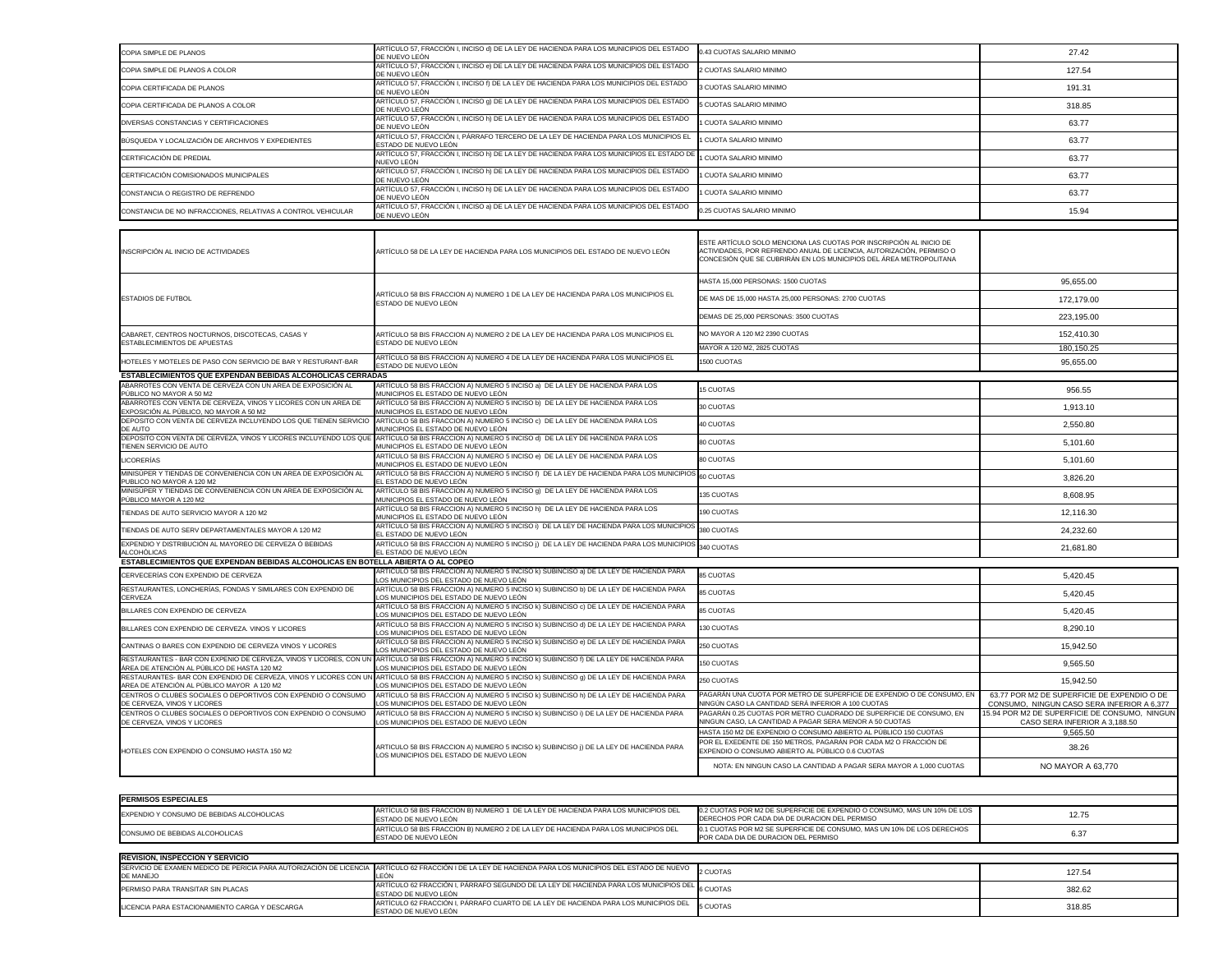| REVISIÓN DE ISAI                                                                                   | ARTÍCULO 62 FRACCIÓN IV DE LA LEY DE HACIENDA PARA LOS MUNICIPIOS DEL ESTADO DE NUEVO 10 CUOTAS POR CADA INMUEBLE CUANDO NO EXISTA CANTIDAD A PAGAR POR<br>LEÓN                                                                               | CONCEPTO DEL ISAI                                                                                                                                                                                                                                                          | 637.70                                     |
|----------------------------------------------------------------------------------------------------|-----------------------------------------------------------------------------------------------------------------------------------------------------------------------------------------------------------------------------------------------|----------------------------------------------------------------------------------------------------------------------------------------------------------------------------------------------------------------------------------------------------------------------------|--------------------------------------------|
| INSPECCIÓN DE COMERCIO AMBULANTE                                                                   | ARTÍCULO 62, FRACCIÓN II DE LA LEY DE HACIENDA PARA LOS MUNICIPIOS DEL ESTADO DE NUEV<br>LEÓN                                                                                                                                                 | DE \$20 A \$70 POR INSPECCIONES QUE PREVIENEN LOS REGLAMENTOS A NIVEL<br><b>MUNICIPAL</b>                                                                                                                                                                                  | 20 Y 70                                    |
| INTERVENCION DE DIV. Y ESPECT. PUB.                                                                | ARTÍCULO 31 BIS, NÚMERO I, INCISO d) y ARTÍCULO 63 DE LA LEY DE HACIENDA PARA LOS                                                                                                                                                             | EN RAZÓN A SU COSTO                                                                                                                                                                                                                                                        | SEGÚN SEA EL CASO                          |
| INSPECCION DE ECOLOGIA                                                                             | MUNICIPIOS DEL ESTADO DE NUEVO LEÓN<br>ARTICULO 63 DE LA LEY DE HACIENDA PARA LOS MUNICIPIOS DEL ESTADO DE NUEVO LEON                                                                                                                         | EN RAZÓN A SU COSTO                                                                                                                                                                                                                                                        | SEGÚN SEA EL CASO                          |
| SERVICIOS SANITARIOS QUE PRESTE EL MUNICIPIO                                                       | ART ÍCULO 62, FRACCIÓN VI, INCISO a) DE LA LEY DE HACIENDA PARA LOS MUNICIPIOS DEL ESTADO 0.50 CUOTAS                                                                                                                                         |                                                                                                                                                                                                                                                                            |                                            |
| MANTENER ANIMALES EN OBSERVACIÓN                                                                   | DE NUEVO LEÓN                                                                                                                                                                                                                                 |                                                                                                                                                                                                                                                                            | 31.88                                      |
| RECOGER ANIMALES DOMÉSTICOS ENFERMOS                                                               | ARTÍCULO 62, FRACCIÓN VI INCISO b) DE LA LEY DE HACIENDA PARA LOS MUNICIPIOS DEL ESTADO<br>DE NUEVO LEÓN                                                                                                                                      | 0.50 CUOTAS                                                                                                                                                                                                                                                                | 31.88                                      |
| <b>EXPEDICION DE LICENCIAS</b>                                                                     | ARTÍCULO 64, FRACCIÓN V, PÁRRAFO PRIMERO DE LA LEY DE HACIENDA PARA LOS MUNICIPIOS                                                                                                                                                            | POR LICENCIA Y MEDIO DE IDENTIFICACIÓN POR M2 DE EXPOSICIÓN, 2.5 CUOTAS                                                                                                                                                                                                    |                                            |
| LICENCIA DE ANUNCIOS                                                                               | DEL ESTADO DE NUEVO LEÓN<br>ARTÍCULO 64, FRACCIÓN V, PÁRRAFO SEGUNDO DE LA LEY DE HACIENDA PARA LOS MUNICIPIOS                                                                                                                                | ANUNCIOS CUYA SUPERFICIE DE EXPOSICIÓN ESTE COMPUESTA DE ELEMENTOS                                                                                                                                                                                                         | 159.42 POR M2                              |
|                                                                                                    | DEL ESTADO DE NUEVO LEÓN                                                                                                                                                                                                                      | ELECTRÓNICOS, EL MONTO MÁXIMO SERÁ DE 75 CUOTAS                                                                                                                                                                                                                            | 4,782.75                                   |
| <b>LIMPIEZA DE LOTES BALDÍOS</b>                                                                   | ARTÍCULO 65, INCISO a) DE LA LEY DE HACIENDA PARA LOS MUNICIPIOS DEL ESTADO DE NUEVO                                                                                                                                                          | PREDIOS CON SUPERFICIE HASTA 1,000 M2 0.30 CUOTAS                                                                                                                                                                                                                          | 19.13                                      |
|                                                                                                    | LEÓN<br>ARTÍCULO 65 INCISO b) DE LA LEY DE HACIENDA PARA LOS MUNICIPIOS DEL ESTADO DE NUEVO                                                                                                                                                   | POR EL EXCEDENTE DE 1,000 M2, POR CADA M2 EXCEDENTE 0.26 CUOTAS                                                                                                                                                                                                            |                                            |
| LIMPIEZA DE LOTES BALDÍOS                                                                          | _EÓN                                                                                                                                                                                                                                          |                                                                                                                                                                                                                                                                            | 16.58                                      |
|                                                                                                    | ARTÍCULO 65, PÁRRAFO SEPTIMO DE LA LEY DE HACIENDA PARA LOS MUNICIPIOS DEL ESTADO DE<br>NUEVO LEÓN                                                                                                                                            | POR SERVICIO DE RECOLECCIÓN, TRASLADO Y DISPOSICIÓN FINAL DE LA BASURA<br>PRODUCTO DE LA LIMPIEZA A SOLICITUD DEL PROPIETARIO DEL PREDIO, EL COSTO<br>SERÁ DE 6 CUOTAS POR M3 O FRACCIÓN DE MATERIA RECOLECTADA                                                            | 382.62                                     |
| LIMPIEZA Y RECOLECCION DE DESECHOS INDUSTRIALES Y COMERCIALES                                      |                                                                                                                                                                                                                                               |                                                                                                                                                                                                                                                                            |                                            |
|                                                                                                    | <br> ARTÍCULO 65 BIS INCISO a) DE LA LEY DE HACIENDA PARA LOS MUNICIPIOS DEL ESTADO DE NUEVO   INMUEBLES QUE GENEREN HASTA 5 KG. DIARIOS, 2 CUOTAS<br>LEÓN                                                                                    |                                                                                                                                                                                                                                                                            | 127.54                                     |
|                                                                                                    | ARTÍCULO 65 BIS INCISO b) DE LA LEY DE HACIENDA PARA LOS MUNICIPIOS DEL ESTADO DE NUEVO<br>_EÓN                                                                                                                                               | INMUEBLES QUE GENEREN MÁS DE 5 KG. Y HASTA 10 KG DIARIOS, 4 CUOTAS                                                                                                                                                                                                         | 255.08                                     |
|                                                                                                    | ARTÍCULO 65 BIS INCISO c) DE LA LEY DE HACIENDA PARA LOS MUNICIPIOS DEL ESTADO DE NUEVO<br>LEÓN.                                                                                                                                              | INMUEBLES QUE GENEREN MÁS DE 10 KG. Y HASTA 25 KG. DIARIOS, 6 CUOTAS                                                                                                                                                                                                       | 382.62                                     |
| SERVICIO DE LIMPIA DE DESECHOS INDUSTRIALES Y COMERCIALES                                          | ARTÍCULO 65 BIS INCISO d) DE LA LEY DE HACIENDA PARA LOS MUNICIPIOS DEL ESTADO DE NUEVO<br>LEÓN                                                                                                                                               | INMUEBLES QUE GENEREN MÁS DE 25 KG. Y HASTA 50 KG. DIARIOS, 14 CUOTAS                                                                                                                                                                                                      | 892.78                                     |
|                                                                                                    | ARTÍCULO 65 BIS INCISO e) DE LA LEY DE HACIENDA PARA LOS MUNICIPIOS DEL ESTADO DE NUEVO<br>LEÓN                                                                                                                                               | INMUEBLES QUE GENEREN MÁS DE 50 KG. Y HASTA 100 KG. DIARIOS, 25 CUOTAS                                                                                                                                                                                                     | 1,594.25                                   |
|                                                                                                    | ARTÍCULO 65 BIS INCISO f) DE LA LEY DE HACIENDA PARA LOS MUNICIPIOS DEL ESTADO DE NUEVO                                                                                                                                                       | INMUEBLES QUE GENEREN MÁS DE 100 KG. Y HASTA 200 KG. DIARIOS, 48 CUOTAS                                                                                                                                                                                                    | 3,060.96                                   |
|                                                                                                    | _EÓN<br>ARTÍCULO 65 BIS INCISO 9) DE LA LEY DE HACIENDA PARA LOS MUNICIPIOS DEL ESTADO DE NUEVO INMUEBLES QUE GENEREN MÁS DE 200 KG. Ó EL EQUIVALENTE A TRES M3 DIARIOS EL                                                                    |                                                                                                                                                                                                                                                                            |                                            |
|                                                                                                    | LEÓN                                                                                                                                                                                                                                          | COBRO SERÁ DE 48 CUOTAS MÁS 0.50 POR CADA 5KG. ADICIONALES                                                                                                                                                                                                                 | 3060.96 MÁS 31.88 POR CADA 5KG ADICIONALES |
| <b>OCUPACION DE LA VIA PUBLICA</b>                                                                 | ARTÍCULO 65 BIS-1, FRACCIÓN I DE LA LEY DE HACIENDA PARA LOS MUNCICPIOS DEL ESTADO DE                                                                                                                                                         |                                                                                                                                                                                                                                                                            |                                            |
| OCUPAR LA VÍA PUBLICA CON INSTALACIONES FIJAS O SEMIFIJAS                                          | NUEVO LEÓN<br>ARTÍCULO 65 BIS-1, FRACCIÓN II DE LA LEY DE HACIENDA PARA LOS MUNICIPIOS DEL ESTADO DE                                                                                                                                          | 0.016 CUOTAS DIARIAS                                                                                                                                                                                                                                                       | 1.02 POR M2                                |
| SITIOS DE AUTOMÓVILES                                                                              | NUEVO LEÓN                                                                                                                                                                                                                                    | 5 CUOTAS POR TRIMESTRE                                                                                                                                                                                                                                                     | 318.85                                     |
| CAJONES ESTACIONAMIENTO COMERCIAL                                                                  | ARTÍCULO 65 BIS-1, FRACCIÓN III INCISO a) DE LA LEY DE HACIENA PARA LOS MUNICIPIOS DEL<br>ESTADO DE NUEVO LEÓN                                                                                                                                | 5 CUOTAS POR M2                                                                                                                                                                                                                                                            | 318.85 POR M2                              |
| CAJONES ESTACIONAMIENTO PARTICULAR                                                                 | ARTÍCULO 65 BIS-1, FRACCIÓN III INCISO b) DE LA LEY DE HACIENDA PARA LOS MUNICIPIOS DEL<br>ESTADO DE NUEVO LEÓN                                                                                                                               | 1.5 CUOTAS POR M2                                                                                                                                                                                                                                                          | 95.65 POR M2                               |
| RECOLECCIÓN DE PARQUÍMETROS                                                                        | ARTÍCULO 65 BIS-1, FRACCIÓN IV, PÁRRAFO PRIMERO DE LA LEY DE HACIENDA PARA LOS<br>MUNICIPIOS DEL ESTADO DE NUEVO LEÓN                                                                                                                         | \$2.50 POR HORA                                                                                                                                                                                                                                                            | 2.50 POR HORA                              |
| MATERIAL EN LA VÍA PUBLICA                                                                         | ARTÍCULO 65 BIS-1 FRACCIÓN V (SUSPENDIDA SU APLICACIÓN POR LA DECLARATORIA DE COORDINACIÓN EN MATERIA FEDERAL DE DERECHOS)                                                                                                                    |                                                                                                                                                                                                                                                                            |                                            |
| MERCADOS AMBULANTES                                                                                | ARTÍCULO 65 BIS-1, FRACCIÓN I                                                                                                                                                                                                                 | 0.016 CUOTAS DIARIAS POR M2 COMPLETO O FRACCION                                                                                                                                                                                                                            | 1.02 POR M2                                |
| CALCOMANÍAS DE ESTACIONÓMETROS                                                                     | ARTÍCULO 65 BIS-1, FRACCIÓN I, PÁRRAFO SEGUNDO                                                                                                                                                                                                | 0.081 CUOTAS DIARIAS POR METRO CUADRADO                                                                                                                                                                                                                                    | 5.16                                       |
| <b>CONTRIBUCIONES POR NUEVOS FRACCIONAMIENTOS, EDIFICACIONES, RELOTIFICACIONES Y SUBDIVISIONES</b> |                                                                                                                                                                                                                                               |                                                                                                                                                                                                                                                                            |                                            |
| PAGO DEL 7 %                                                                                       | ARTICULO 65 BIS 2 DE LA LEY DE HACIENDA PARA LOS MUNICIPIOS DEL ESTADO DE NUEVO LEON                                                                                                                                                          | LOS PREDIOS NO HABITACIONALES CEDERÁN O PAGARÁN EL 7% DEL ÁREA QUE<br>RESULTE DE RESTAR AL AREA TOTAL DEL PREDIO, LAS ÁREAS DE AFECTACIÓN Y<br><b>VIALIDADES</b>                                                                                                           | SEGÚN SEA EL CASO                          |
| PAGO DEL ARTICULO 151 FRACC II<br><b>OTROS INGRESOS</b>                                            | ARTICULO 65 BIS 2 DE LA LEY DE HACIENDA PARA LOS MUNICIPIOS DEL ESTADO DE NUEVO LEON                                                                                                                                                          | CEDER SUELO AL MUNICIPIO PARA DESTINOS A RAZÓN DEL 17% - DIECISIETE DEL ÁREA<br>VENDIBLE Ó 22 -VEINTIDÓS METROS CUADRADOS POR UNIDAD DE VIVIENDA, O LO QUE<br>RESULTE MAYOR. LOS USOS COMPLEMENTARIOS NO HABITACIONALES CEDERÁN EL<br>7% - SIETE DEL ÁREA VENDIBLE CORRESP | SEGÚN SEA EL CASO                          |
| OTROS INGRESOS                                                                                     | ARTICULO 63 PARRAFO SEGUNDO DE LA LEY DE HACIENDA PARA LOS MUNICIPIOS DEL ESTADO DE                                                                                                                                                           | SEGÚN SEA EL CASO                                                                                                                                                                                                                                                          | SEGÚN SEA EL CASO                          |
| <b>DIVERSOS</b>                                                                                    | <b>NUEVO LEON</b>                                                                                                                                                                                                                             |                                                                                                                                                                                                                                                                            |                                            |
| <b>DIVERSOS</b>                                                                                    | ARTICULO 63 PARRAFO SEGUNDO DE LA LEY DE HACIENDA PARA LOS MUNICIPIOS DEL ESTADO DE<br><b>NUEVO LEON</b>                                                                                                                                      | SEGÚN SEA EL CASO                                                                                                                                                                                                                                                          | SEGÚN SEA EL CASO                          |
|                                                                                                    | <b>3.- PRODUCTOS</b>                                                                                                                                                                                                                          |                                                                                                                                                                                                                                                                            |                                            |
| <b>CONCEPTO Y DESCRIPCION</b>                                                                      | <b>FUNDAMENTO JURÍDICO</b>                                                                                                                                                                                                                    | <b>CUOTA QUE CORRESPONDE</b>                                                                                                                                                                                                                                               | <b>CANTIDAD</b>                            |
|                                                                                                    |                                                                                                                                                                                                                                               |                                                                                                                                                                                                                                                                            |                                            |
| <b>EXPLOTACION</b>                                                                                 |                                                                                                                                                                                                                                               |                                                                                                                                                                                                                                                                            |                                            |
| <b>CUOTAS DIF GUARDERIAS</b>                                                                       | ARTICULO 66, FRACCION I DE LA LEY DE HACIENDA PARA LOS MUNICIPIOS DEL ESTADO DE NUEVO<br><b>LEON</b>                                                                                                                                          | SEGÚN SEA EL CASO                                                                                                                                                                                                                                                          | SEGÚN SEA EL CASO                          |
|                                                                                                    |                                                                                                                                                                                                                                               |                                                                                                                                                                                                                                                                            |                                            |
|                                                                                                    | <b>4.- APROVECHAMIENTOS</b>                                                                                                                                                                                                                   |                                                                                                                                                                                                                                                                            |                                            |
| <b>CONCEPTO Y DESCRIPCION</b><br><b>MULTAS</b>                                                     | <b>FUNDAMENTO JURÍDICO</b>                                                                                                                                                                                                                    | <b>CUOTA QUE CORRESPONDE</b>                                                                                                                                                                                                                                               | <b>CANTIDAD</b>                            |
| <b>MULTAS DE TRANSITO</b>                                                                          | ARTICULO 67, FRACCION I Y ARTICULO 69 DE LA LEY DE HACIENDA PARA LOS MUNICIPIOS DEL<br>ESTADO DE NUEVO LEON Y ARTICULO 136, FRACCION V, 137, 138, 139, 140 Y 145 DEL REGLAMENTO<br>DE TRANSITO Y VIALIDAD DEL MUNICIPIO DE GARCIA, NUEVO LEON | DE ACUERDO AL TABULADOR Y DEMAS PRECEPTOS QUE ESTABLECE EL REGLAMENTO<br>DE TRANSITO Y VIALIDAD DEL MUNCIPIO DE GARCIA, NUEVO LEON                                                                                                                                         | SEGÚN SEA EL CASO                          |
| <b>MULTAS DE POLICIA</b>                                                                           | ARTICULO 67, FRACCION I Y ARTICULO 69 DE LA LEY DE HACIENDA PARA LOS MUNICIPIOS DEL<br>ESTADO DE NUEVO LEON                                                                                                                                   | DE ACUERDO A TABULADOR                                                                                                                                                                                                                                                     | SEGÚN SEA EL CASO                          |
| MULTAS DE OBRAS PUBLICAS                                                                           | ARTICULO 67 FRACCION I Y ARTICULO 69 DE LA LEY DE HACIENDA PARA LOS MUNICIPIOS DEL                                                                                                                                                            | DE ACUERDO A TABULADOR                                                                                                                                                                                                                                                     | SEGÚN SEA EL CASO                          |
| MULTAS DE COMERCIO Y ESPECTACULOS                                                                  | ESTADO DE NUEVO LEON<br>ARTICULO 67 FRACCION I Y ARTICULO 69 DE LA LEY DE HACIENDA PARA LOS MUNICIPIOS DEL                                                                                                                                    | DE ACUERDO A TABULADOR                                                                                                                                                                                                                                                     | SEGÚN SEA EL CASO                          |
|                                                                                                    | ESTADO DE NUEVO LEON                                                                                                                                                                                                                          |                                                                                                                                                                                                                                                                            |                                            |